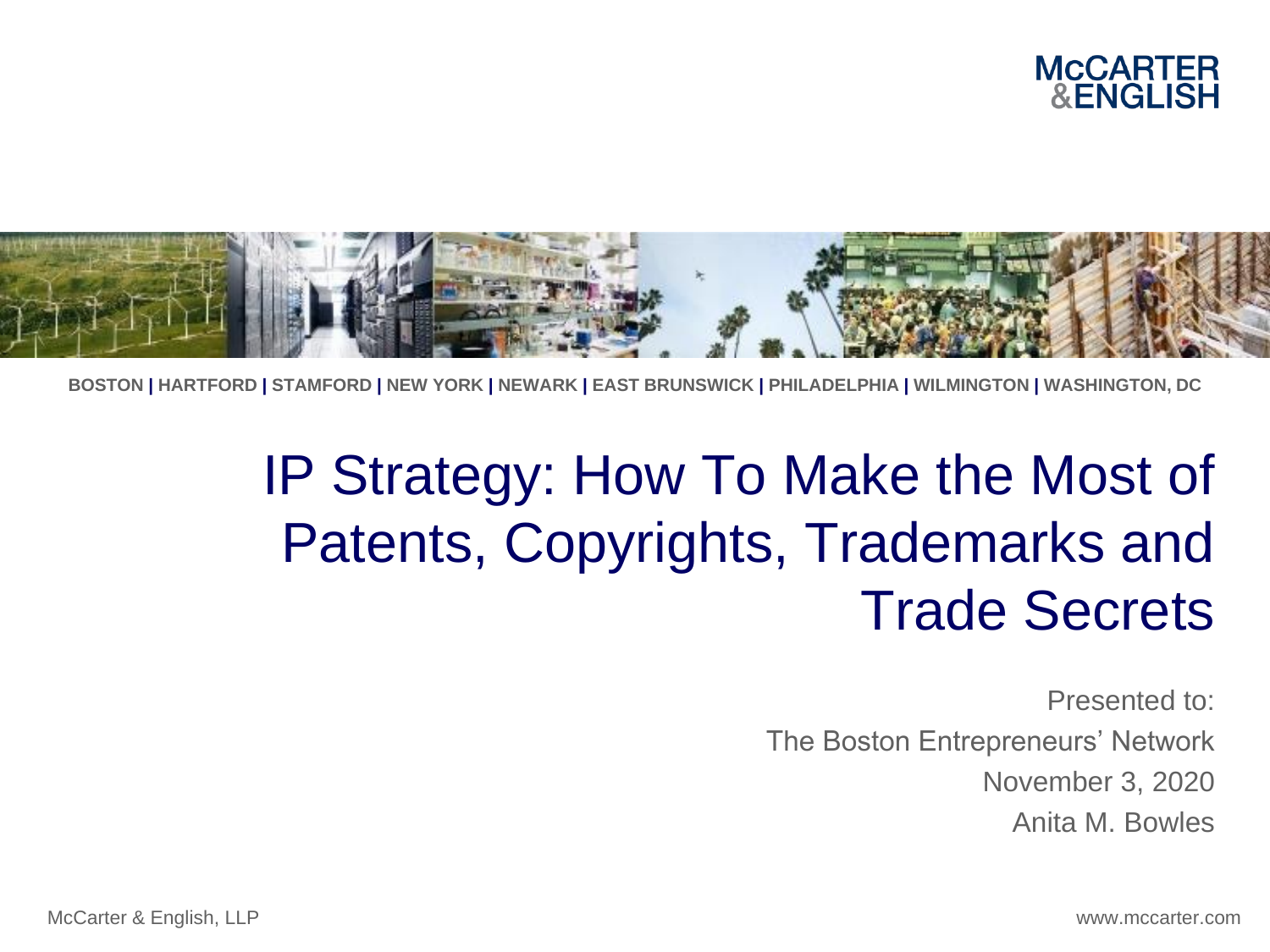# Agenda – Topics

- Overview of Types of Intellectual Property
	- Copyrights
	- Trademarks
	- Trade Secrets
- Patents
	- Benefits
	- Avoiding Pitfalls
	- Patent Eligible Subject Matter and Software
	- First Inventor To File
	- Timeline
	- Strategic motivations and Portfolio Development

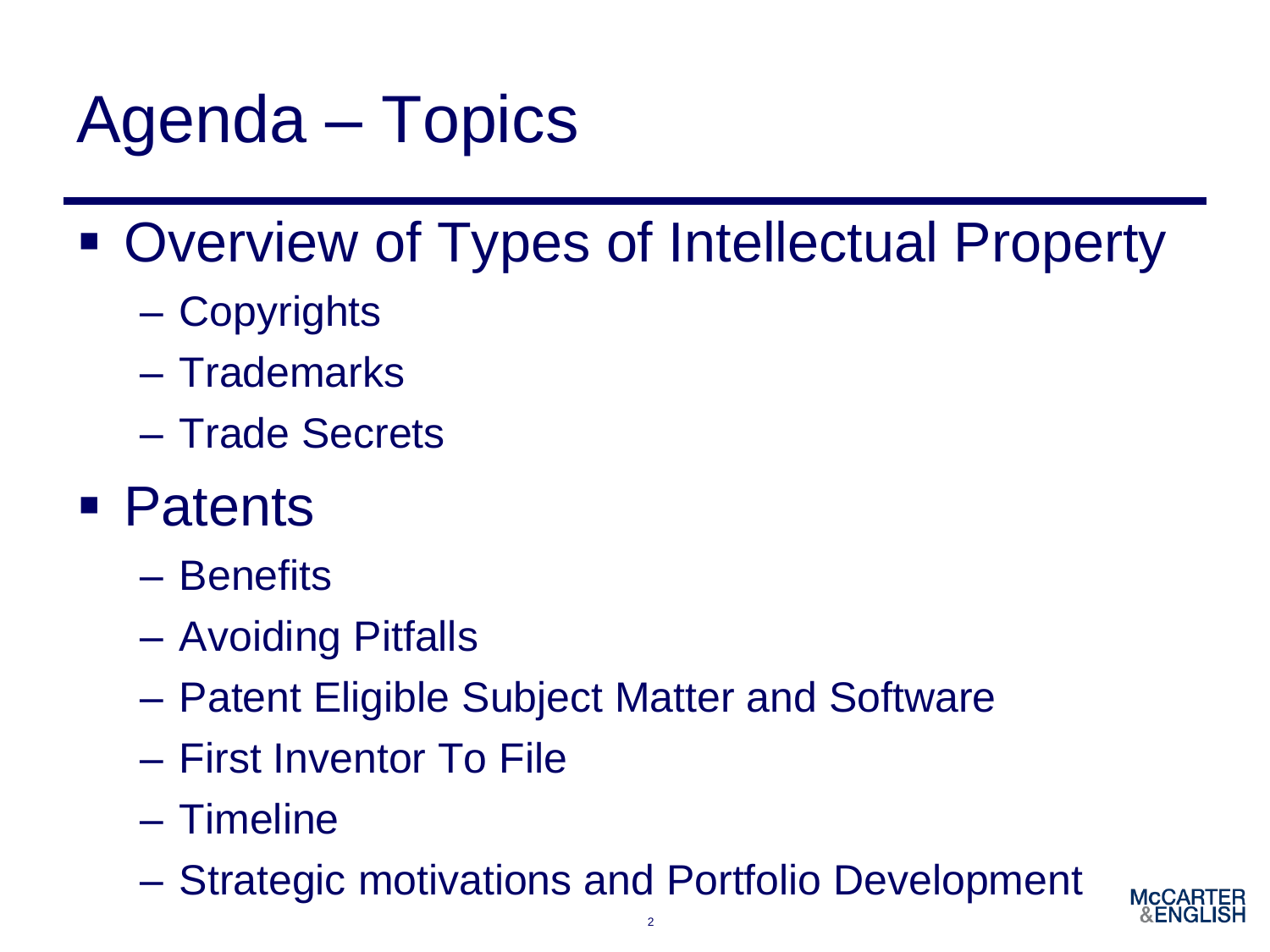# Legal Regimes for Protecting IP

- **Trademarks (and Service marks and Trade dress)**
	- Protect your goodwill and identity in the marketplace

#### ▪ **Copyrights**

– Protect the tangible expression of your ideas

#### ▪ **Patents**

– Disclose to the benefit of society in return for a exclusionary period of substantial duration

#### ▪ **Trade Secrets**

– Keep commercially valuable information from your competitors (if you can do so effectively)

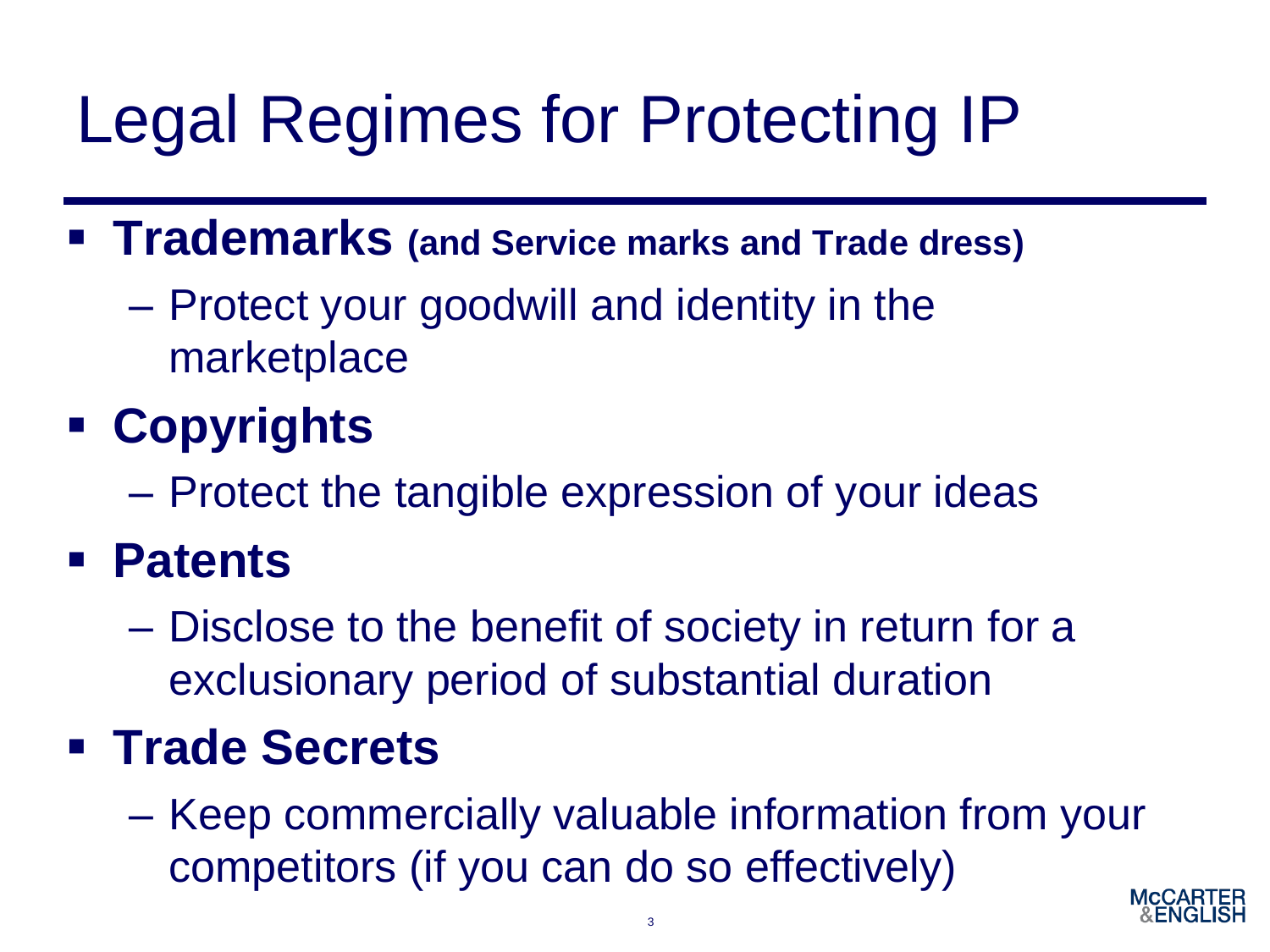# Comparing Types of IP Protection

|                  | <b>Trademark</b>                  | <b>Copyright</b>                                                                                                                         | <b>Patent</b>                                 | <b>Trade Secret</b>          |
|------------------|-----------------------------------|------------------------------------------------------------------------------------------------------------------------------------------|-----------------------------------------------|------------------------------|
| <b>Protects</b>  | Reputation                        | Expression                                                                                                                               | Innovation                                    | <b>Secrets</b>               |
| <b>Prevents</b>  | Confusion                         | Copying                                                                                                                                  | Practicing the<br>Invention                   | Use and<br>disclosure        |
| For how<br>long? | As long as<br>the mark is<br>used | Usually creator's<br>life $+70$ years<br>OR shorter of 95<br>years from 1 <sup>st</sup><br>publication and<br>120 years from<br>creation | 20 years<br>(utility)<br>14 years<br>(design) | As long as it is<br>a secret |

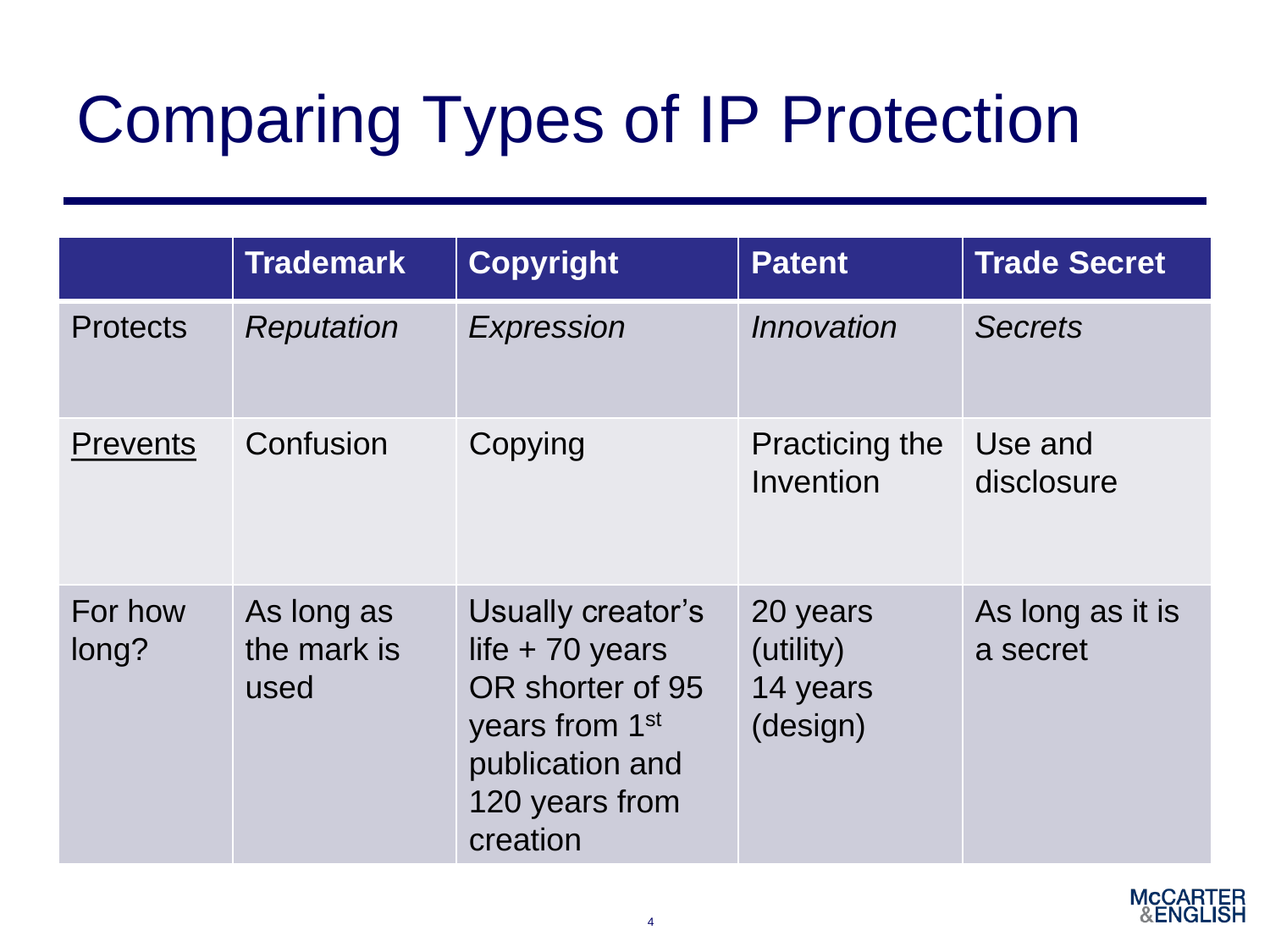

- Protects original works of authorship, including literary, dramatic, musical, artistic, software, websites and certain other intellectual works
- Copyright applies *automatically* once a work is fixed in a "tangible medium of expression"
- Cannot copyright data and a list of ingredients (e.g., a recipe), works containing no original authorship (e.g., standard calendars), names, titles, slogans, short phrases and domain names

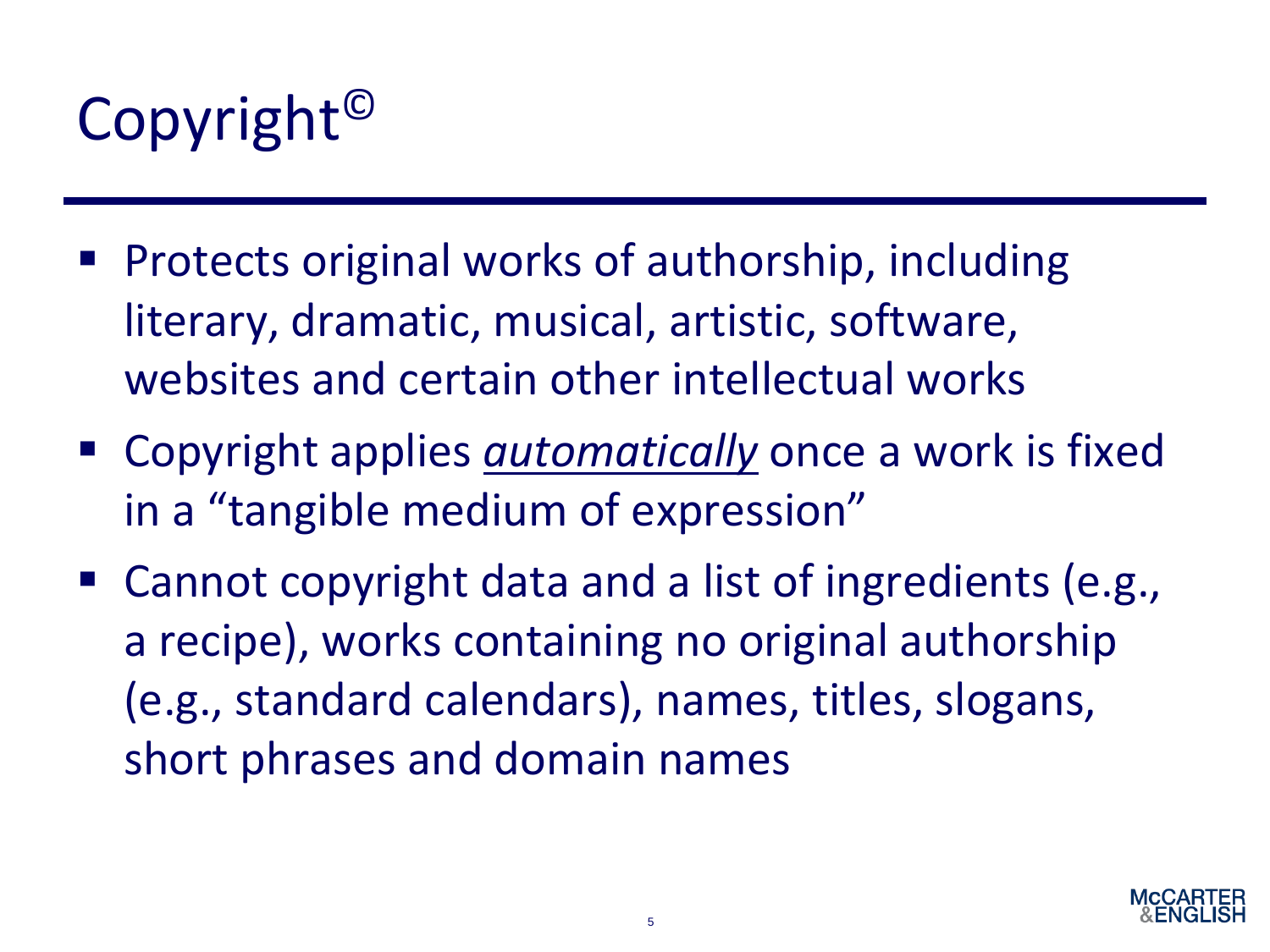### Copyright© "Bundle of Rights"

- Copyright owners have the exclusive right to:
	- Reproduce the work
	- Create derivative works
	- Distribute the work
	- Publicly perform the work
	- Display the work
- Limitations
	- Exclusive rights are subject to certain exceptions, e.g., fair use
	- Independent creation is not infringement
	- Only protects expression, not the idea of the underlying work 6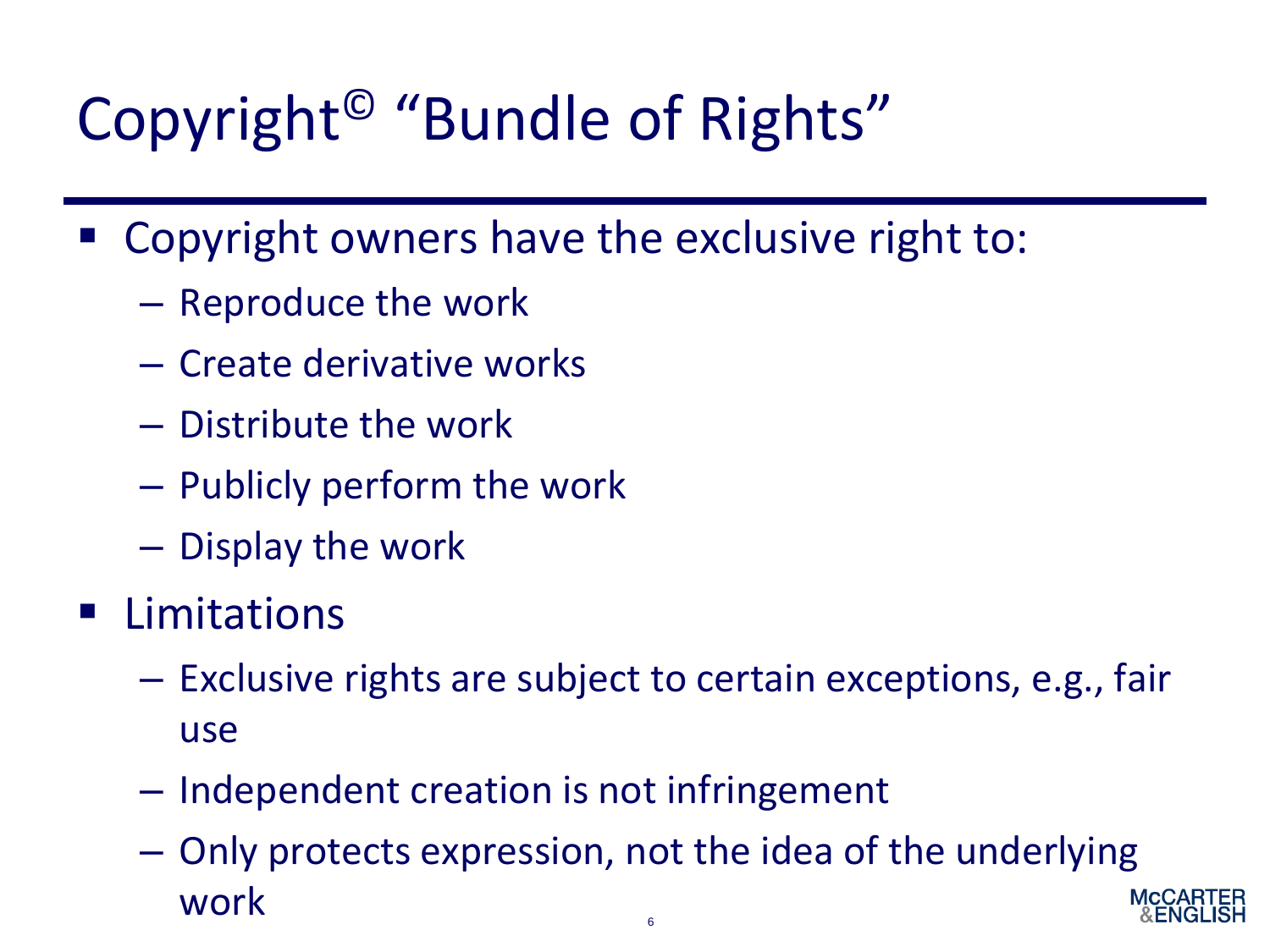### Copyright© Why register?

- Registration process takes approximately 8 months for electronically filed applications & approximately 13 months for paper applications
- Registration required for U.S. works to commence court action for infringement
	- Eligibility for statutory damages as well as actual damages
	- Eligibility for attorney fees and costs of suit
- For public record or presumption of ownership

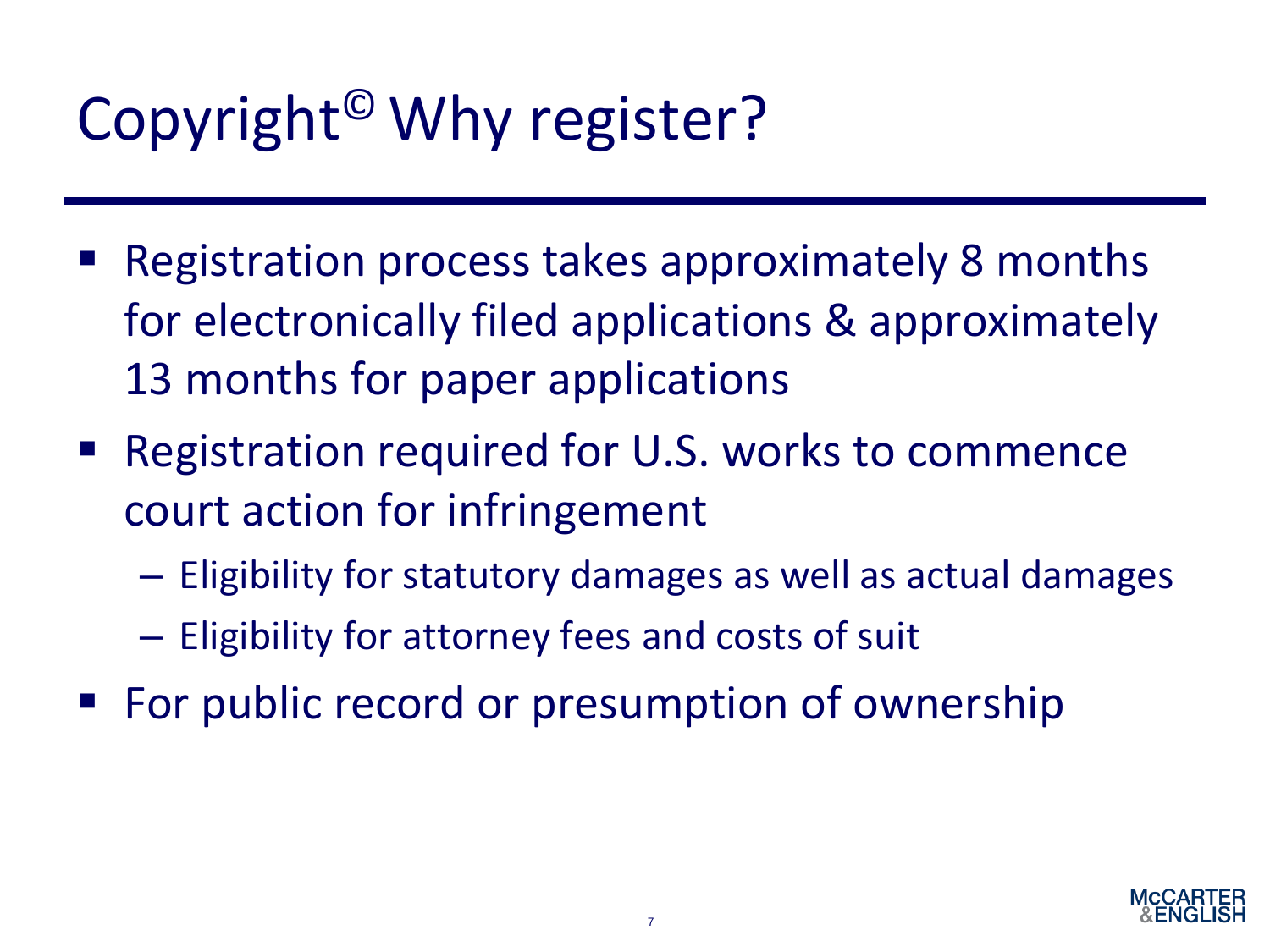# Copyright© and Open Source Issues

- Open source licenses are generally concerned with copyright protection, but can impact patent rights
- **"Copyleft" Doctrine**
	- Opposite of Copyright Grants the right to a Licensee to Distribute Copies of a Work
	- *Requires that Any Modified Works also grant the same rights to Licensees*
- Different Open Source Licenses Treat Copyleft Concept **Differently**
- Potential Issues Where Different Open Source Licenses are in conflict, in one software project (particularly with respect to Copyleft doctrine)
- Know and track what open source code is in your software, what license it is under, and whether it is linked, incorporated or modified.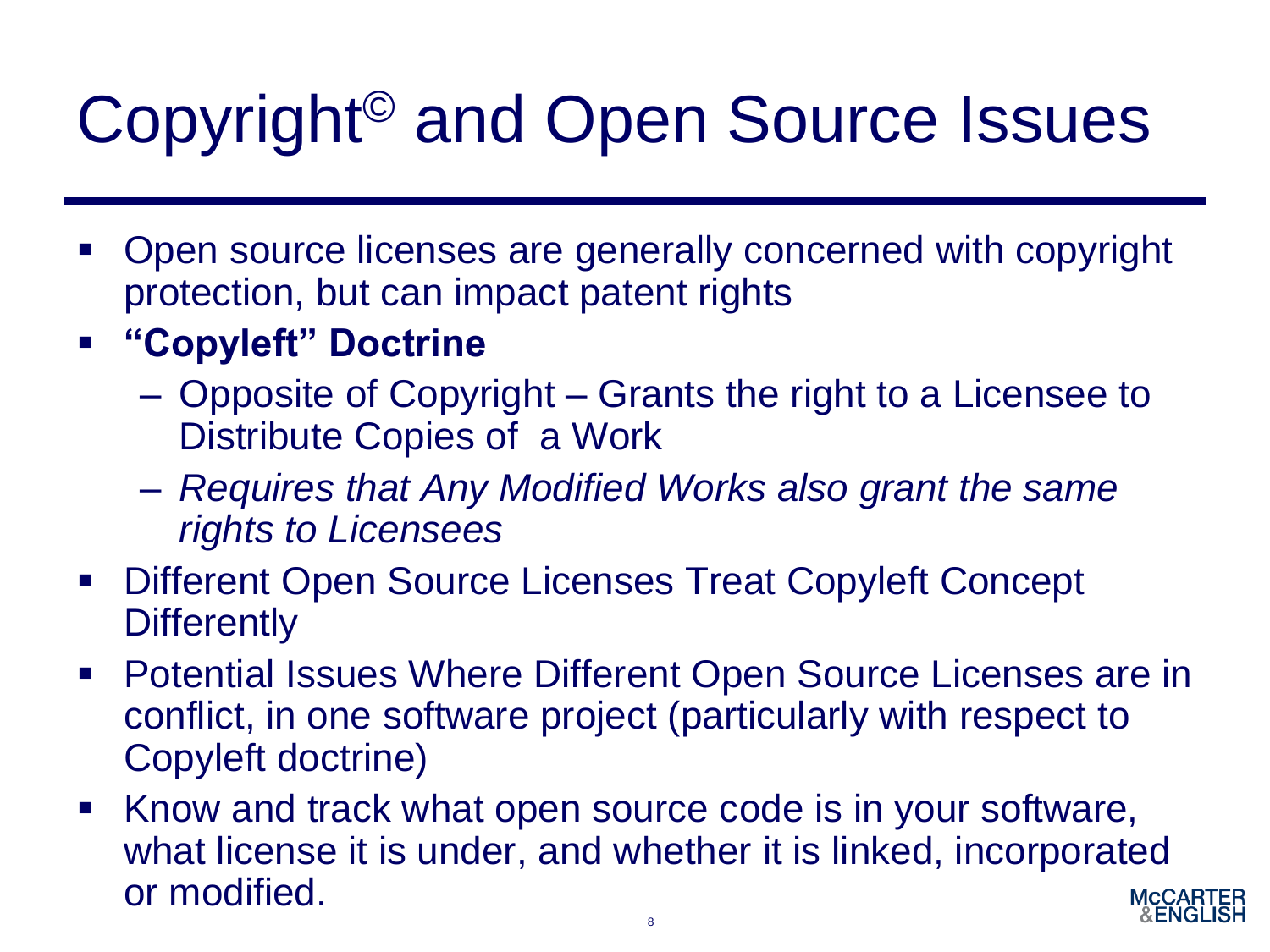#### What are Trademarks TM ® & Service Marks

- Word, name, symbol, device or combination that distinguishes source of goods/services to prevent consumer confusion
	- E.g., word mark "APPLE", design mark
	- Specific to certain goods and services
- $\blacksquare$  Also
	- Trade Names (e.g., "Proctor & Gamble")
	- Trade Dress (e.g., distinctive wrapping or packaging)
	- Collective Marks (e.g., CPA)
	- Certification Marks (e.g., Washington Apples, Certified Organic)

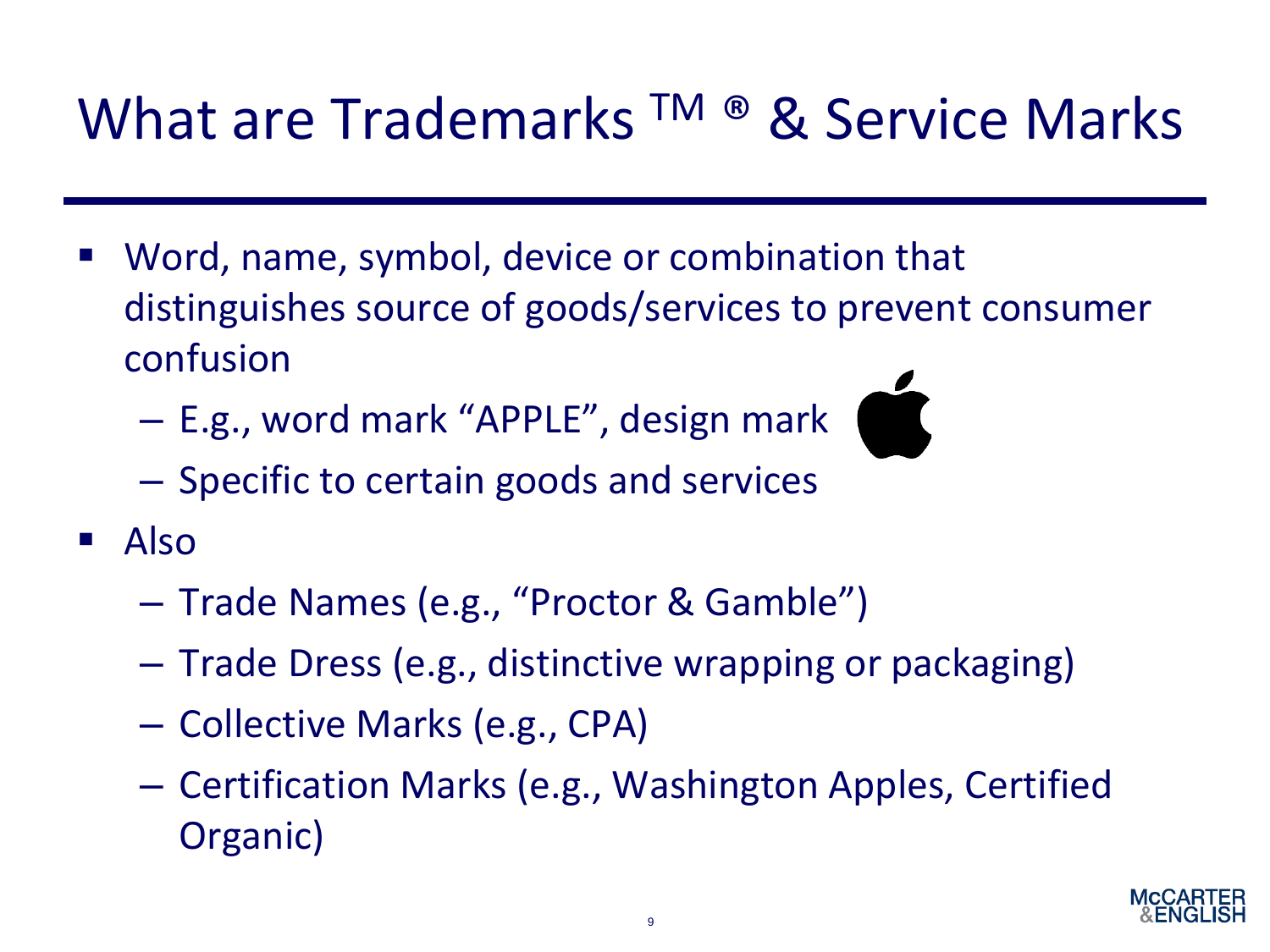#### Trademark TM ® Protection

- Governed by federal law, state law, and common law
- Common law<sup>TM</sup>
	- Protection and rights for those goods and services in location where first user for those goods and services
- Federal Registration<sup>®</sup>
	- Benefits
		- Legal presumption of nationwide rights
		- Registered mark presumed to be valid
		- Constructive notice
		- Ability to sue in federal court an ability to pursue statutory damages
	- Approximate cost to file and prosecute trademark about \$1,500- \$3,000 for 1-2 classes and no substantive refusals
	- Consider identification of goods and services carefully

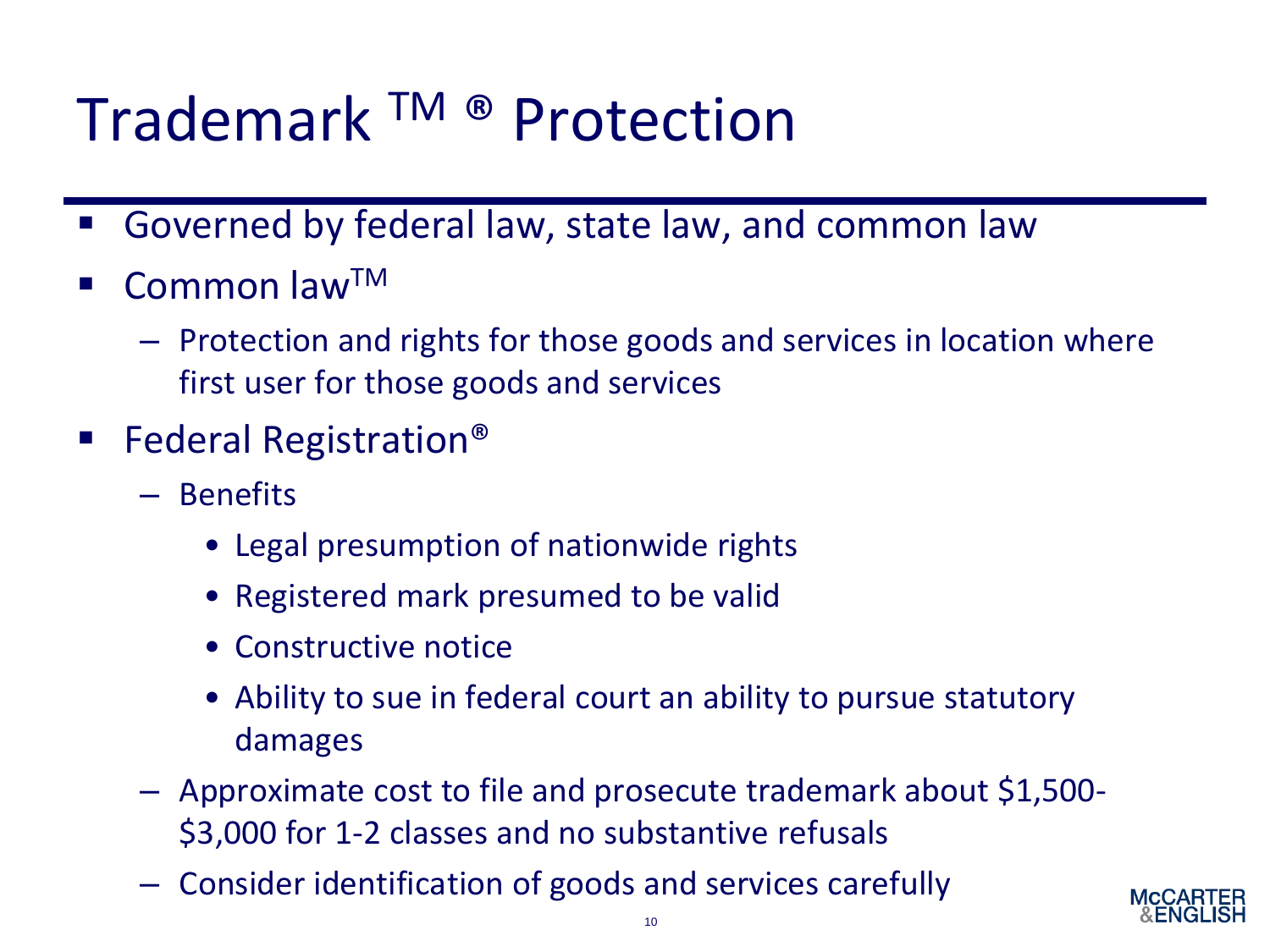#### Choosing and Using a Trademark  $TM$  &  $\bullet$

- Before investing money in developing trademark, do a trademark clearance search
	- Consider whether domain name corresponding to mark is available
- Choose a strong mark

Weak / Unlikely to Get Protection

Strong / Likely to Get Protection

N

| Generic        | <b>Descriptive</b> | <b>Suggestive</b>                        | <b>Arbitrary</b>                      | <b>Fanciful</b>                             |
|----------------|--------------------|------------------------------------------|---------------------------------------|---------------------------------------------|
| Dry<br>Cleaner | Tasty<br>Coffee    | Hawaiian<br><b>Tropic</b><br>(sunscreen) | Apple<br>(computer)<br>Dove<br>(soap) | Pepsi<br>(soft drink)<br>Clorox<br>(bleach) |

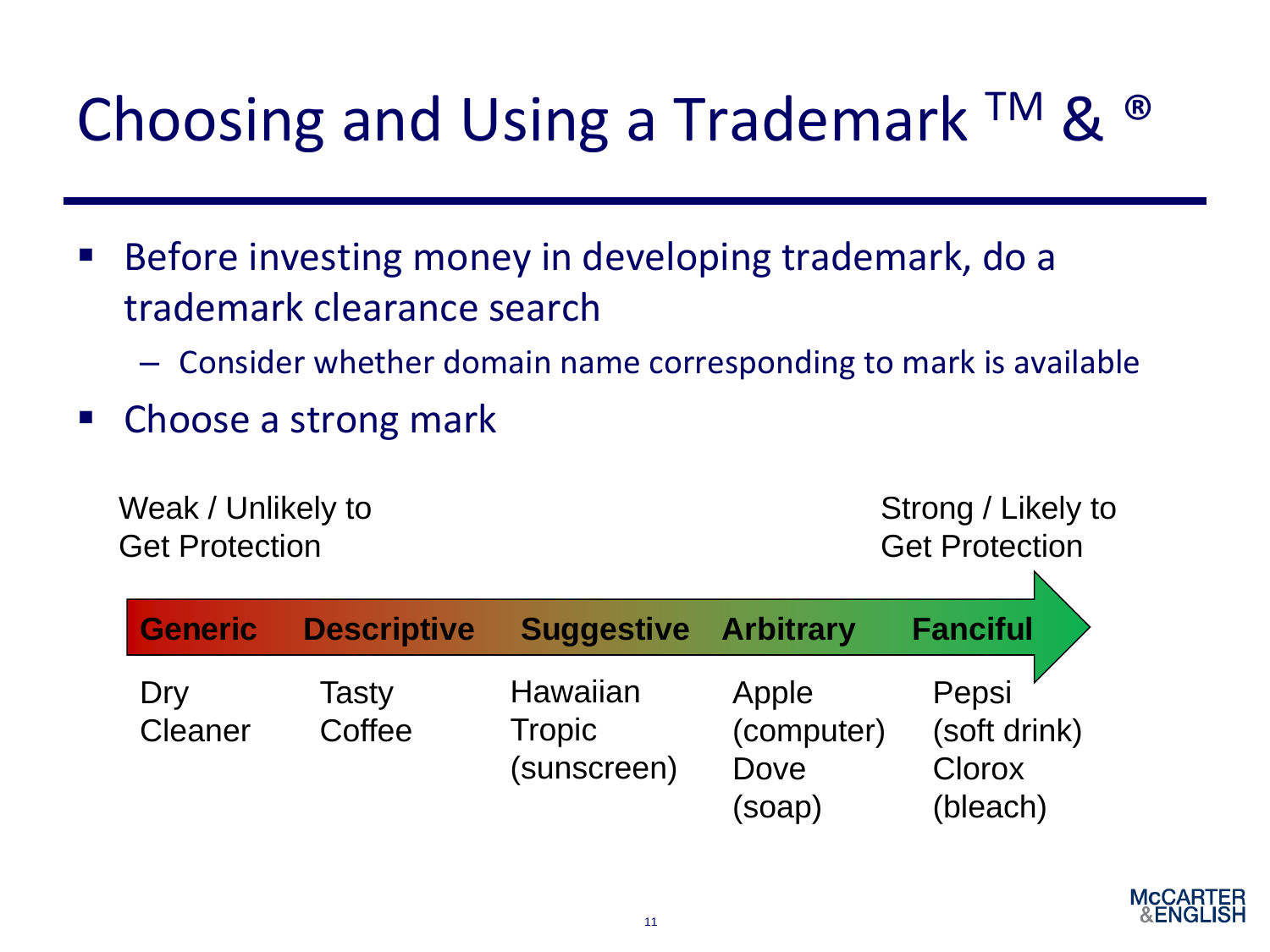### Trade Secrets

- *Confidential information* that derives independent economic value; and for which *reasonable efforts* are made to maintain its secrecy
	- Examples: programs, devices, processes, compilations, customer lists, etc.
- Protected under Federal and State law
	- New Federal Defend Trade Secrets Act (DTSA) enacted May 11, 2016
	- State law generally follows Uniform Trade Secrets Act (UTSA)

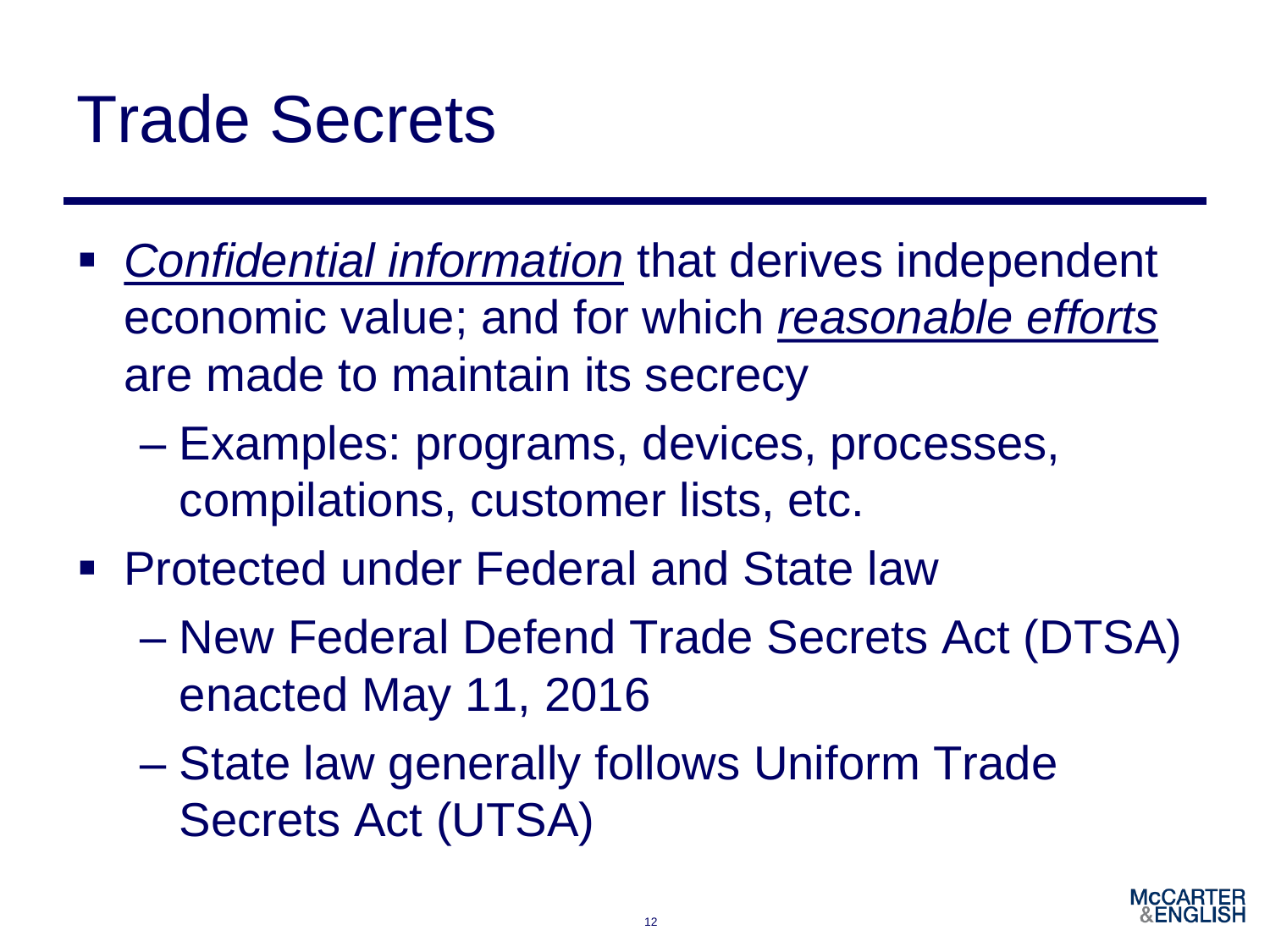### Trade Secrets

- Value tied to information being a secret
- Rights and remedies limited once information is no longer secret
- Can sue for misappropriation for improper acquisition, disclosure or use of a trade secret
	- E.g., Anthony Levandowski, self-driving car Google/Waymo executive who brought trade secrets to Uber (\$244 million settlement)
	- reverse engineering, independent derivation, or any other lawful means of acquisition is not misappropriation

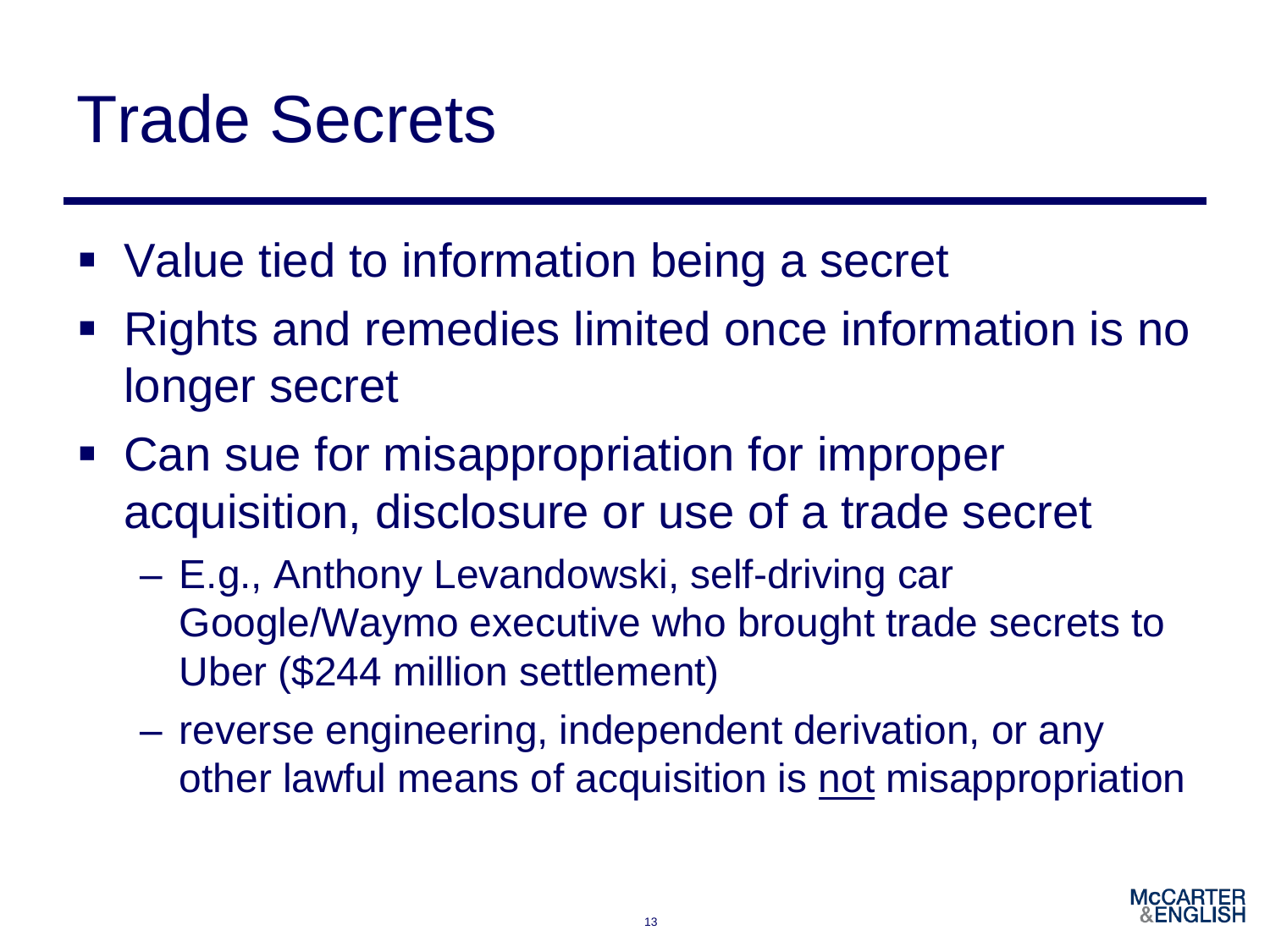# Key to Protecting Trade Secret Value

- Implement a comprehensive program of protection to:
	- maintain information as confidential
	- show reasonable efforts to maintain secrecy
- This can include:
	- Employment policies
	- IP policies
	- Visitor policies
	- Outside disclosure policies

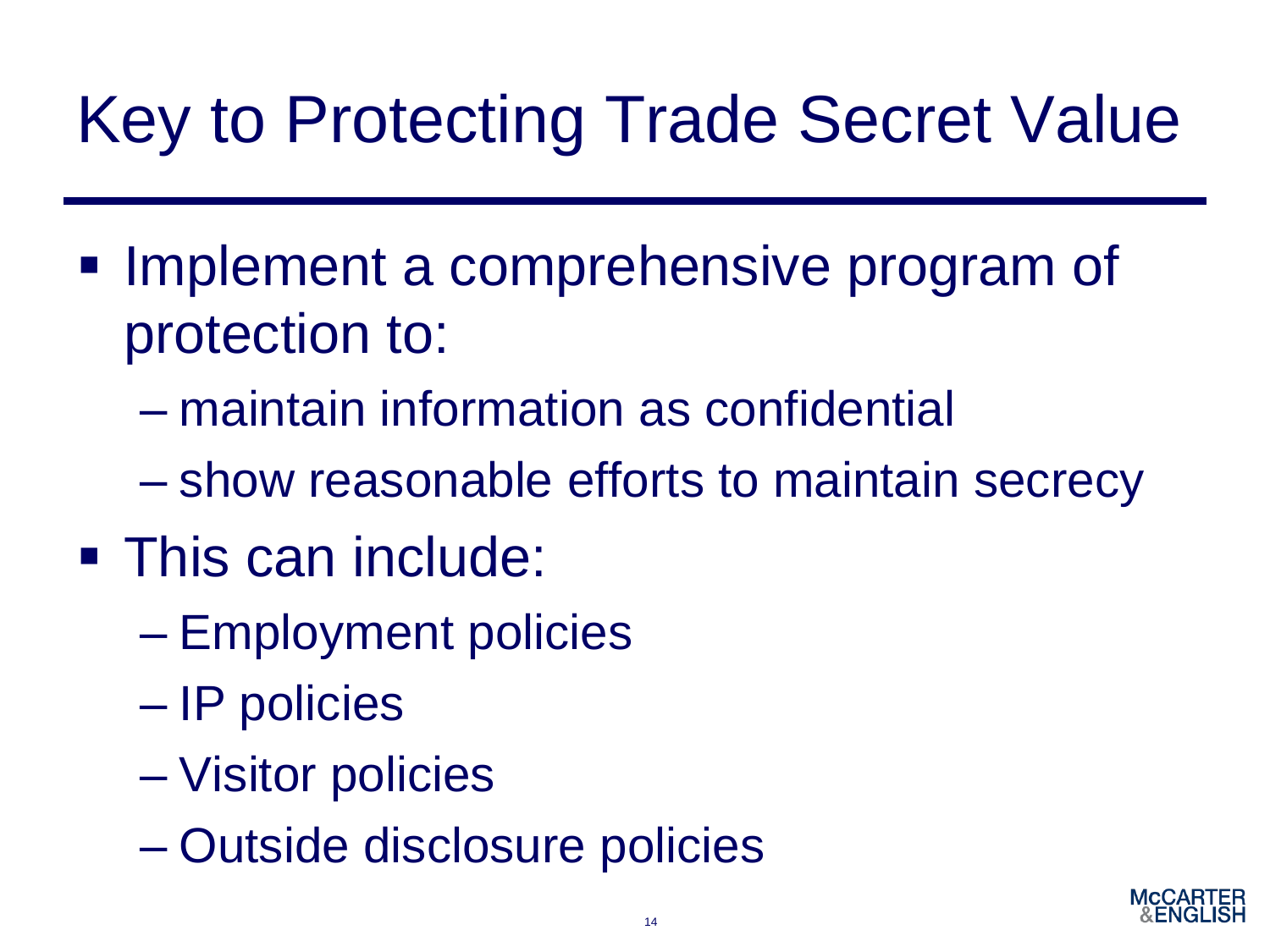# Comparing Patent and Trade Secrets

|                                                           | <b>Patents</b>    | <b>Trade Secrets</b>    |
|-----------------------------------------------------------|-------------------|-------------------------|
| <b>Establishment of Rights</b>                            | Examination       | Reasonable efforts      |
| <b>Term</b>                                               | 20 years*         | Perpetual until public  |
| Date when rights are<br>effective                         | Upon patent grant | Immediately             |
| <b>Exclusionary rights</b>                                | <b>Yes</b>        | $No*$                   |
| Independent<br>development/Reverse<br>engineering allowed | <b>No</b>         | Yes                     |
| Cause of action                                           | Infringement      | <b>Misappropriation</b> |

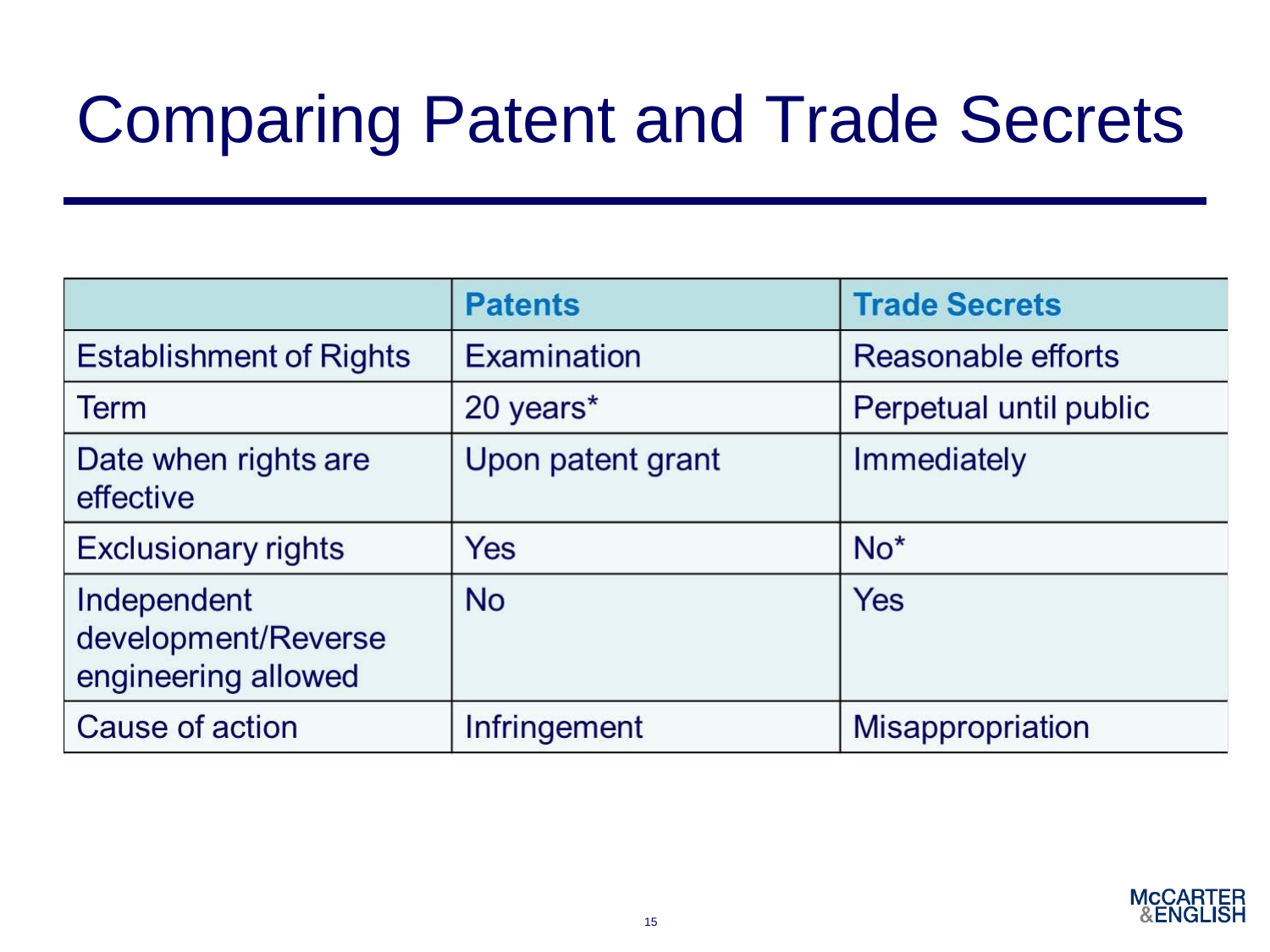## What is a Patent?

- **Exclusive Right to Prevent Others from Making,** Using, Selling, Offering to Sell, or Importing the Patented Invention
	- *Quid pro quo*: Disclosure of invention to public in exchange for limited monopoly
	- Country Specific
	- Time-limited
- Owner's right to practice invention may be dependent on exclusionary rights of others
	- Patent does not grant "freedom to operate"

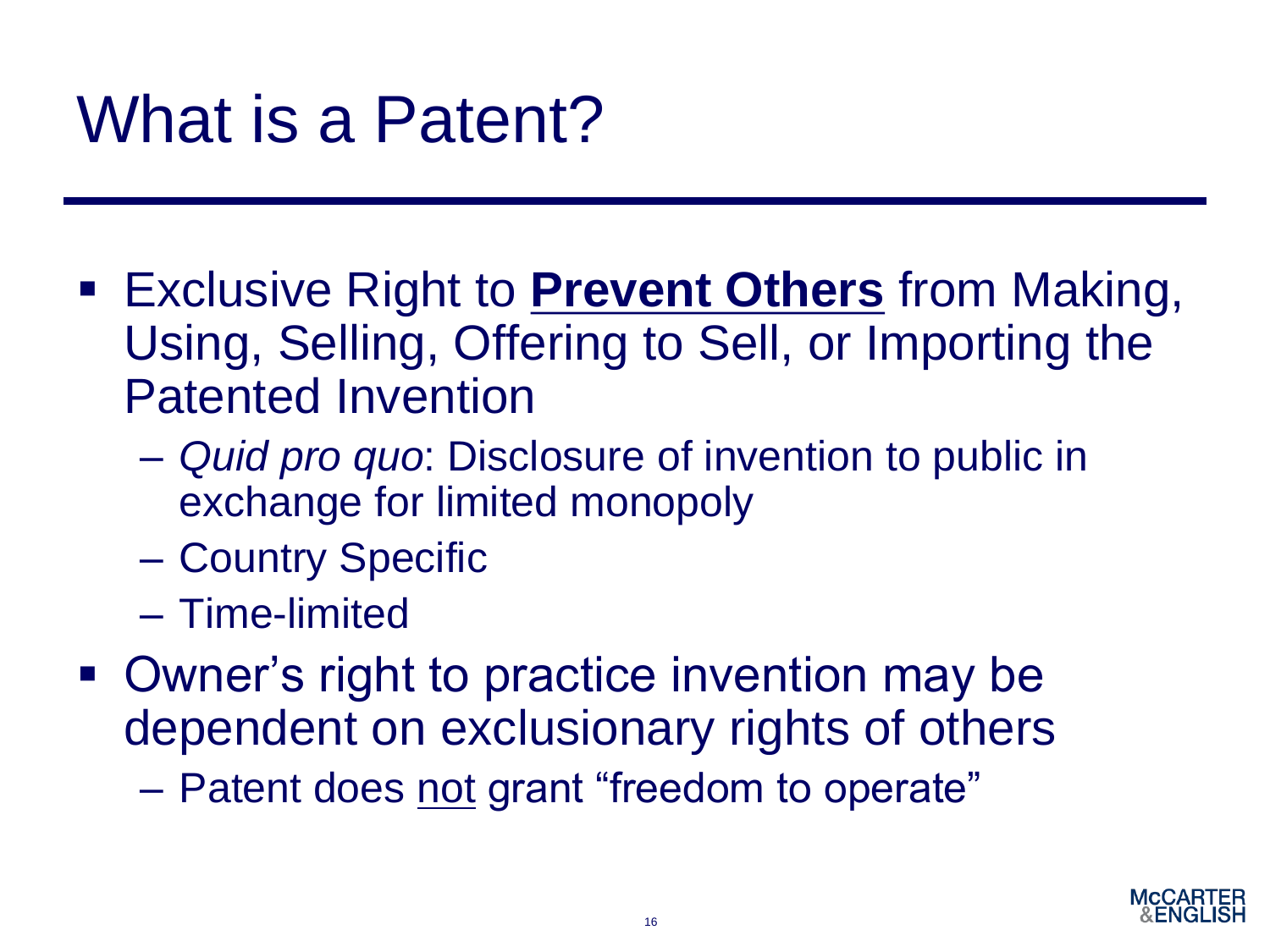### Unique Benefits of Patents

- Patents provide unique protection, not available with other forms of IP:
	- Patent can be infringed without copying (not so with trade secrets or copyright)
		- Consequence: independent development of a patented concept is not a defense
	- Patents can cover not only your actual business activities, but also alternate ways to conduct them (not so with any other form of IP)

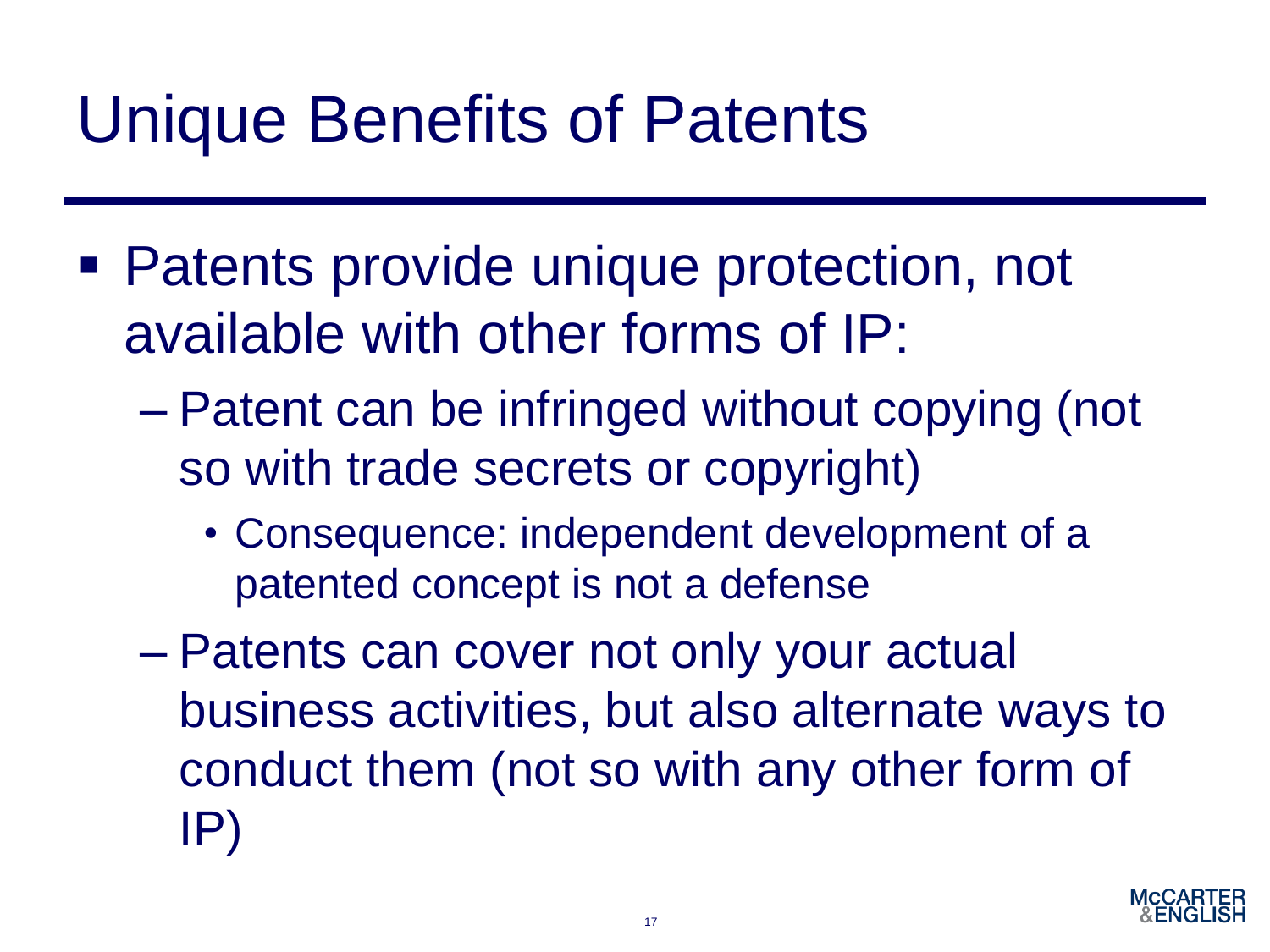# Avoid Potential Pitfall – Inadvertently Losing Patent Rights

- **File patent application before:** 
	- Public disclosure of invention (e.g. publishing article, discussion with anyone outside the company not under a nondisclosure agreement, reports to government that become public)
	- Public use of invention (e.g., trade show, posting testing version online)
	- Offer for sale of invention
	- Otherwise making invention available to the public
	- *Or else potential foreign patent rights will be lost*
	- **U.S. has a 1 year grace period that provides limited protection**
	- **Statutory Bar**

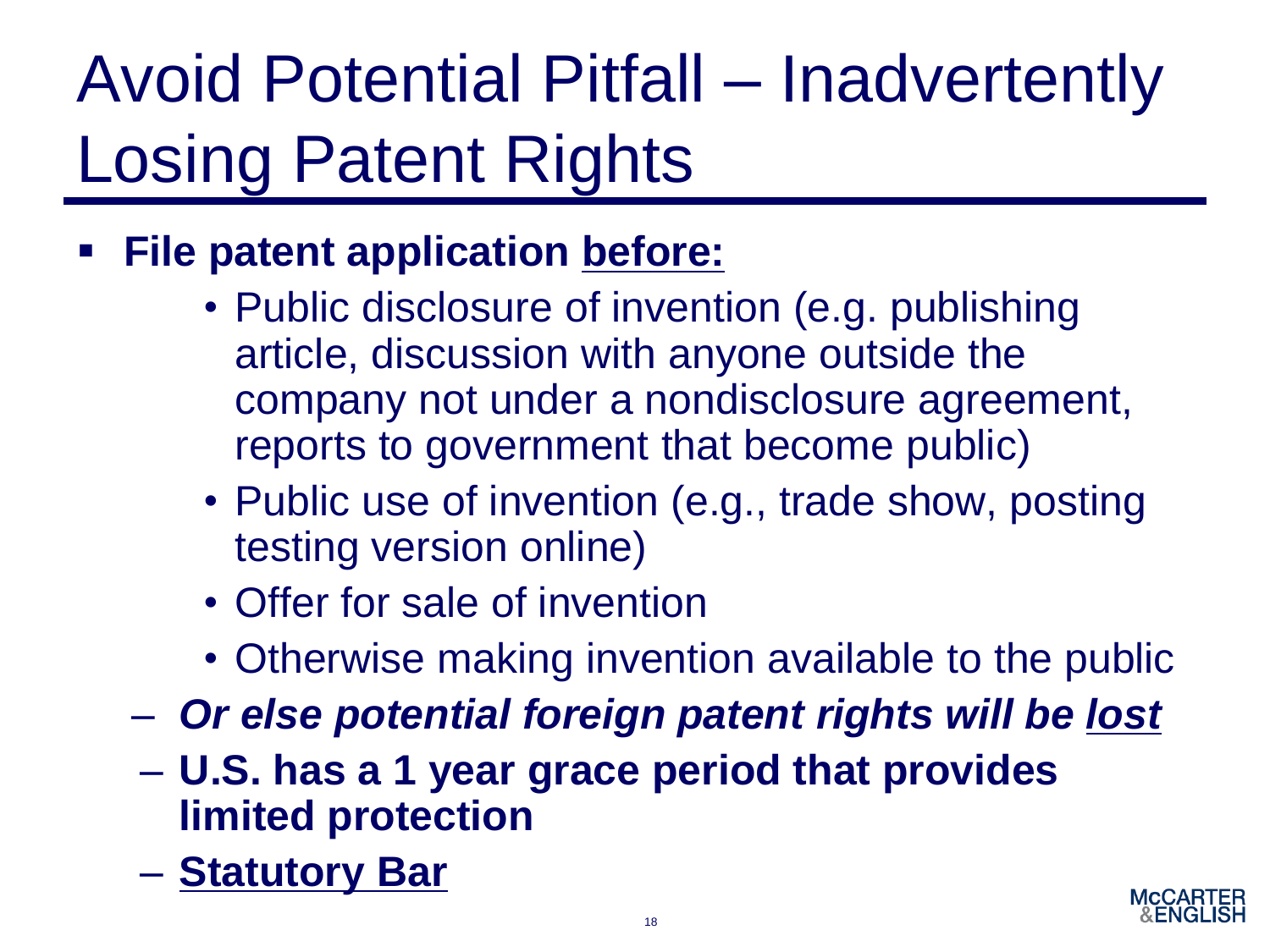# Types of Patents

#### ▪ **Utility patents** (20 year term\*)

– Cover anything having an actual use – e.g. machines, processes, compositions of matter

#### ▪ **Design patents** (14 year term)

- Cover ornamental (non-functional) product designs
- **Plant patents** (20 year term\*)
	- For distinct and new varieties of plants that have been invented or discovered and asexually reproduced.

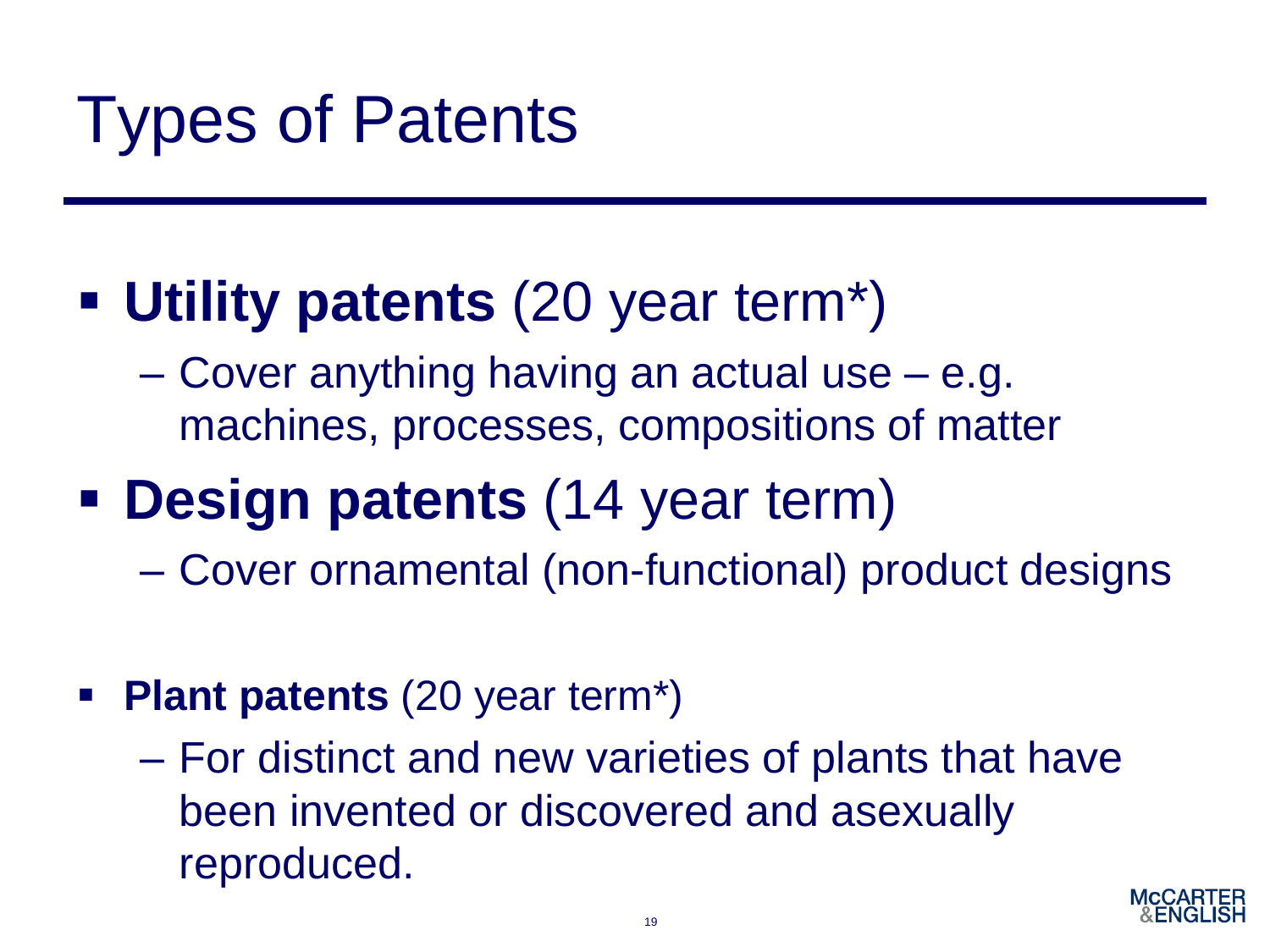## "First Inventor to File" System

- Relevant date is the date of the filing of the priority patent application.
	- Encourages filing early to avoid prior art
	- Increased reliance on provisional patent filings
- Provisional patent application (US)
	- Not examined but can be used to hold initial priority date during continued development
	- Non-provisional filing must follow within a year
	- Is not counted in 20 year patent term

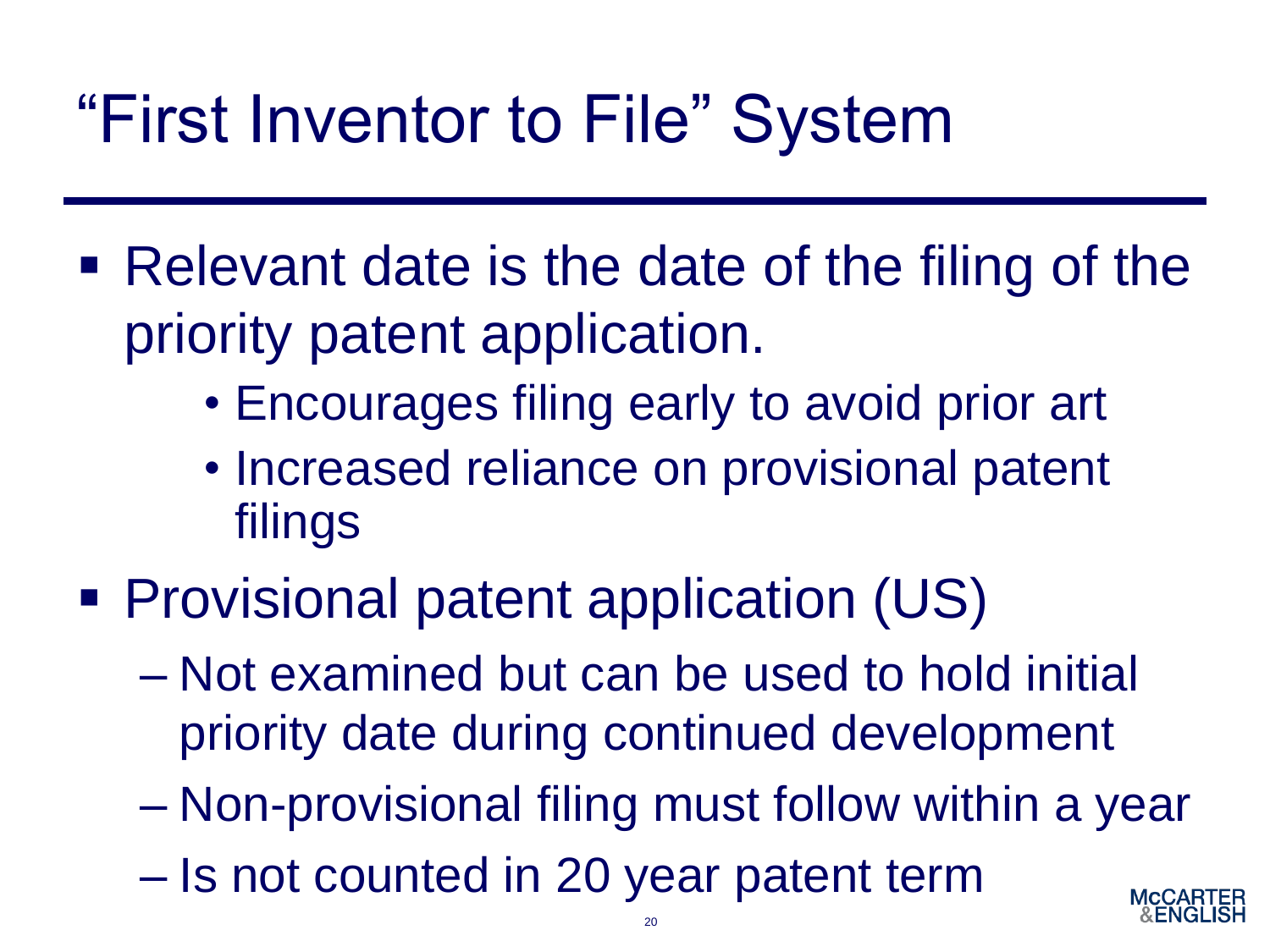# Utility Patent

- **Protects new and useful inventions.**
- Term typically 20 years from earliest effective filing date\*
- Statutory Subject Matter 35 U.S.C. §101
	- **Patent-eligible subject matter**: process/method, machine, manufacture, or composition of matter (or improvement thereof)
	- **Nonpatent-eligible subject matter:** laws of nature, abstract ideas (e.g., some business methods, algorithms themselves, purely mental steps), natural phenomena\*

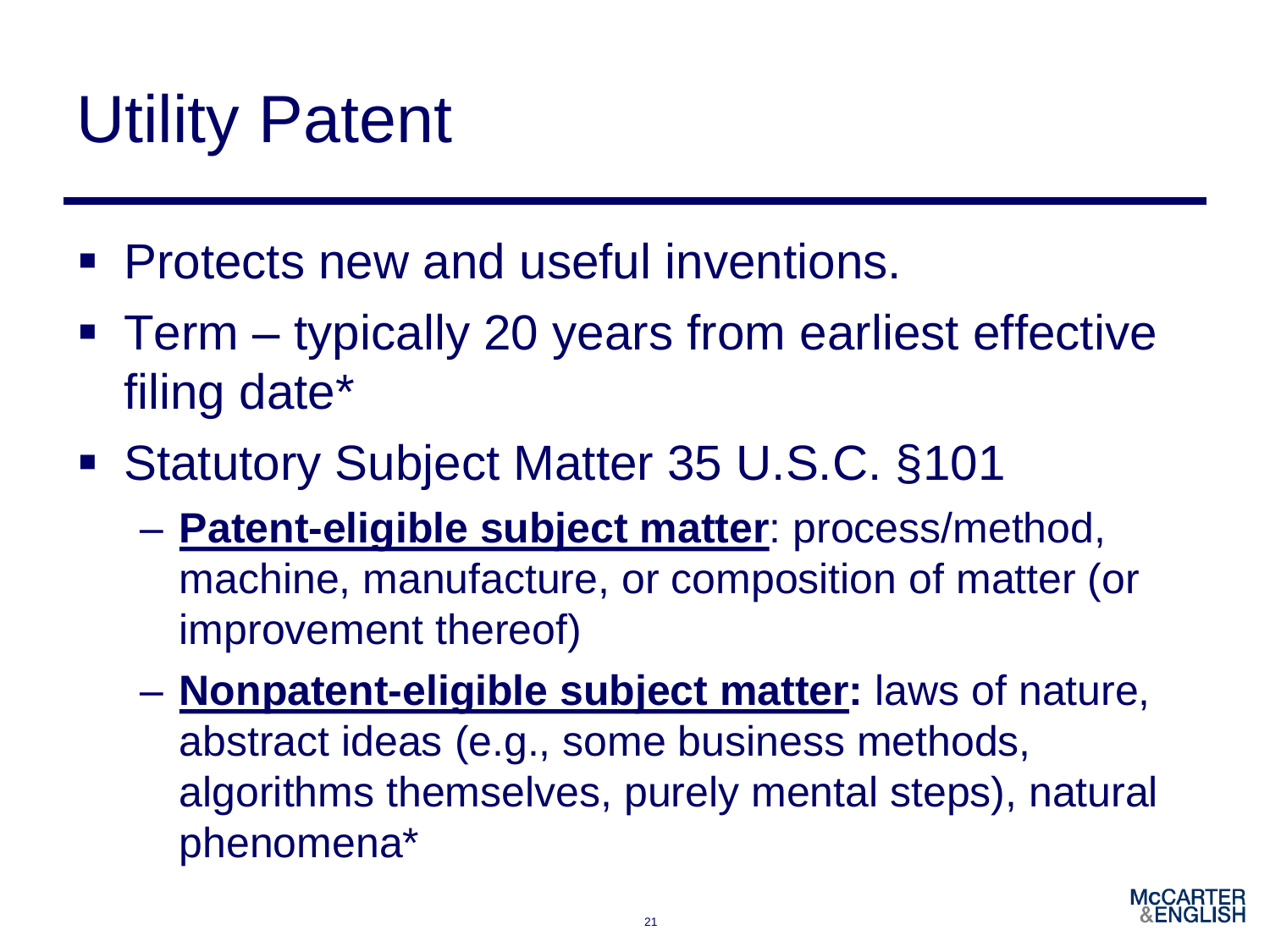## Utility Patent - Requirements

- Patent-eligible subject matter
- Novelty Not previously patented, described in a printed publication, or in public use, on sale, or otherwise available to the public (*i.e*., in the **prior art**)
- Non-obvious The differences between the invention and the prior art must not be obvious to a person of ordinary skill in the art
- Written Description in application *quid pro quo* 
	- Enablement
	- Possession
	- Best Mode

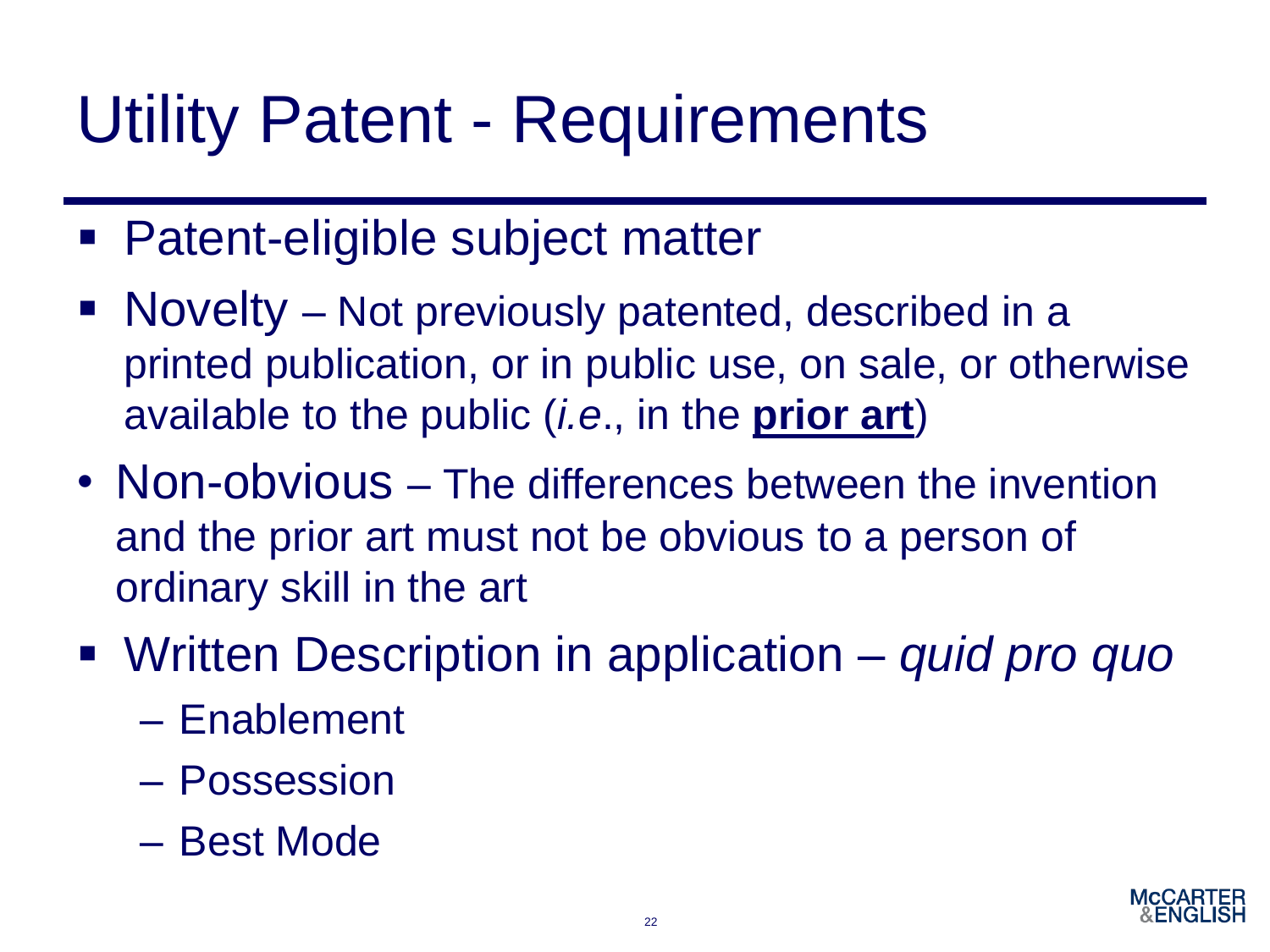### Utility Patent - Software

- Cannot patent software *per se*.
- Potential for patent coverage of software in the form of methods, devices, systems or computer readable media;

**however**, must be patent-eligible subject matter.

- Patent eligible subject matter for computerimplemented inventions currently evolving
	- Software patents harder to obtain in US and other jurisdictions in last decade, but still being granted

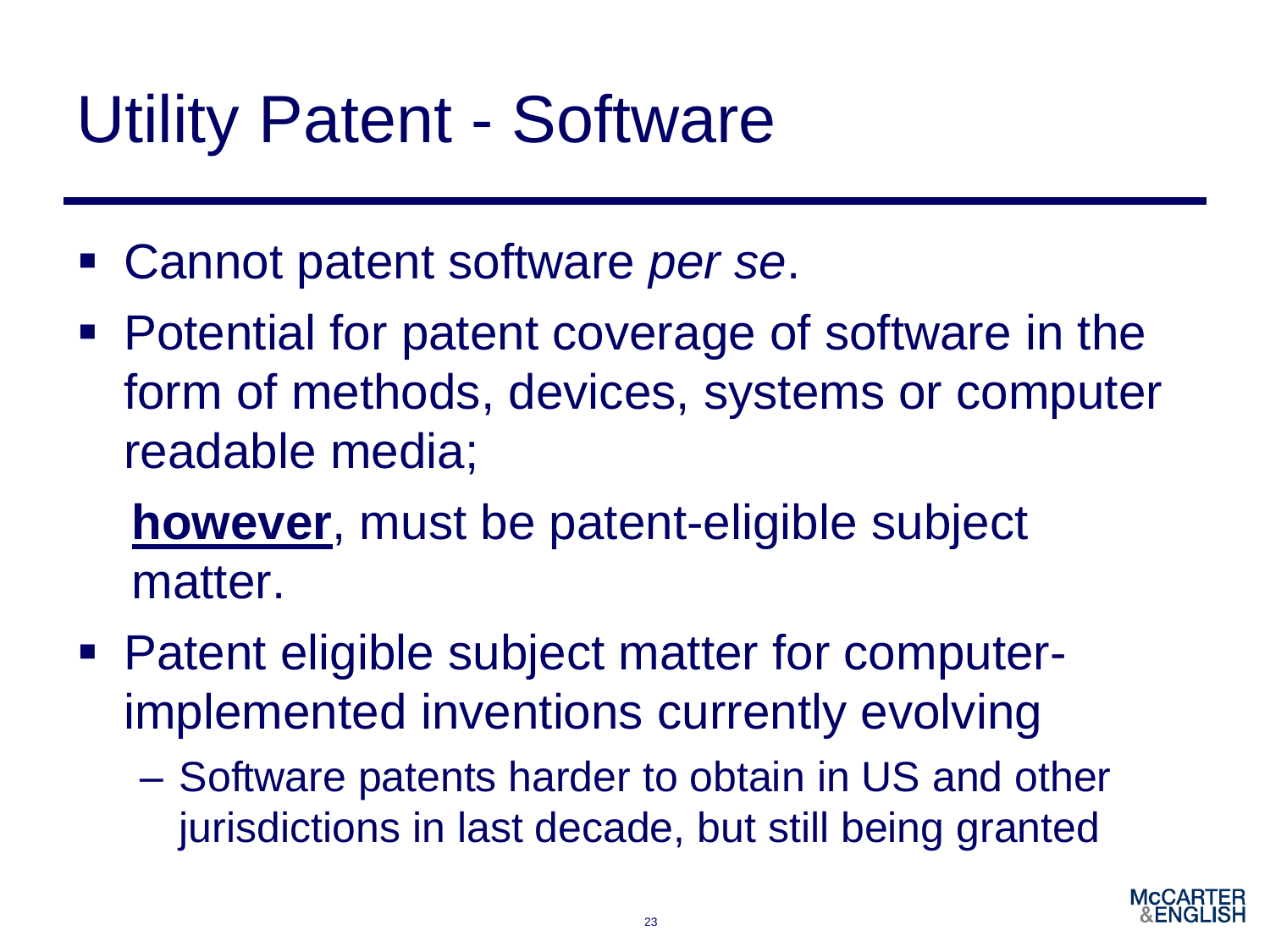### Patents - Timeline

- ♦ Provisional filing (*can skip this and go straight to nonprovisional*)
	- Priority date
- Nonprovisional filing (US and/or International (PCT) or direct foreign)
	- within 1 year of priority date
- ♦ Publication (can request non-publication if no foreign applications)
	- within 18 months of priority date
- Enter National/Regional Phase with International Application
	- Within 30 or 31 months of priority date

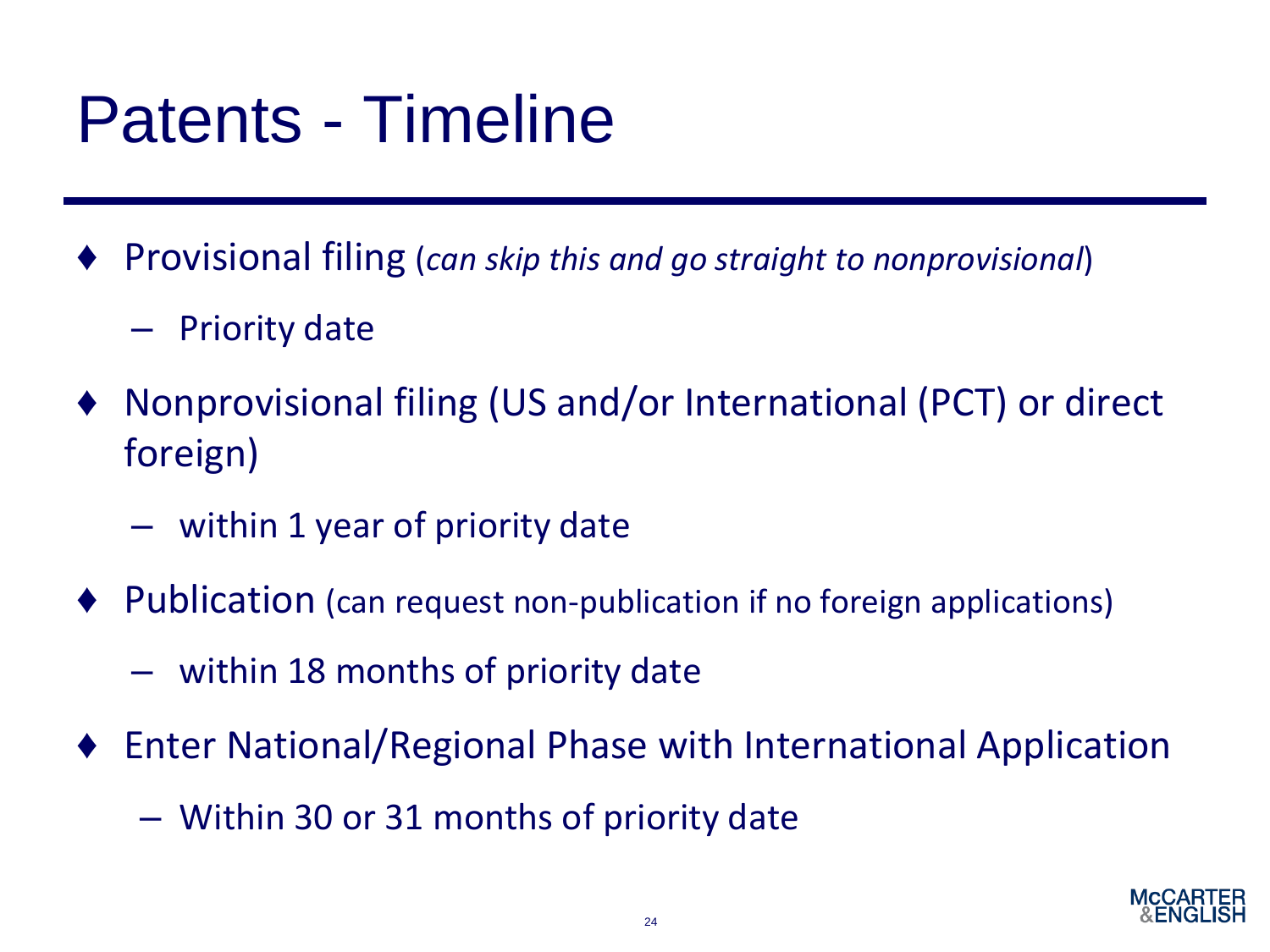### Patents - Timeline



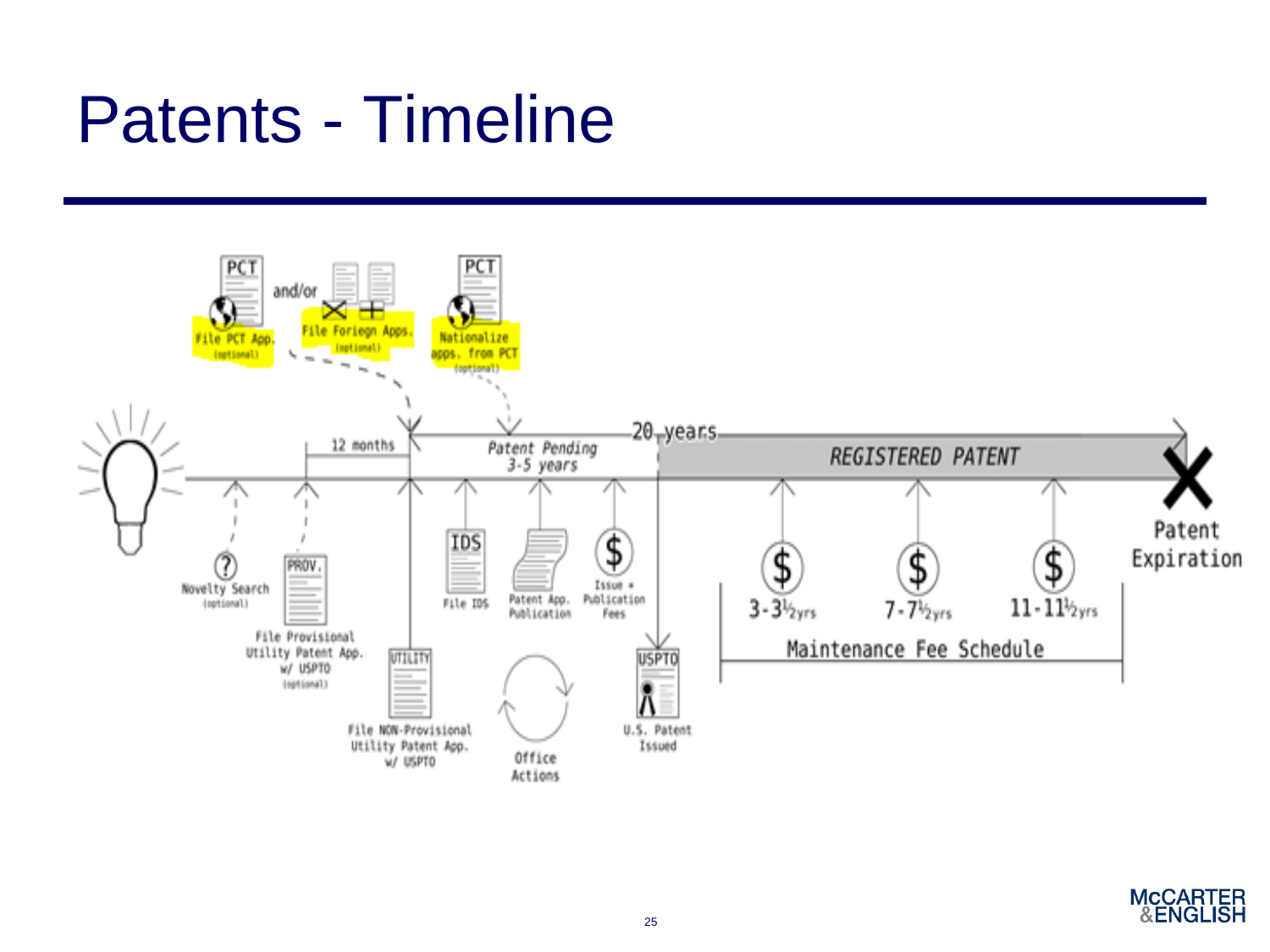# Prosecuting US Patent Application

- File a nonprovisional patent application with the U.S. Patent and Trademark Office (USPTO).
- USPTO assigns application to patent Examiner who begins examination for compliance with patentability requirements (generally within months to years).
- If the application complies with the US patent law, the Examiner will allow the application, and a patent will issue (in theory)
	- often the Examiner rejects all claims as not being new or being obvious in view of the prior references.
- In response to the rejection, an applicant can submit arguments and/or modify the claims in order to place them in compliance with the US patent law.
- The process of examination can continue until the application is allowed or until the applicant abandons the application.
- If no agreement can be reached with the Examiner, the Examiner's decision may be appealed to the Board of Appeals and Interferences.

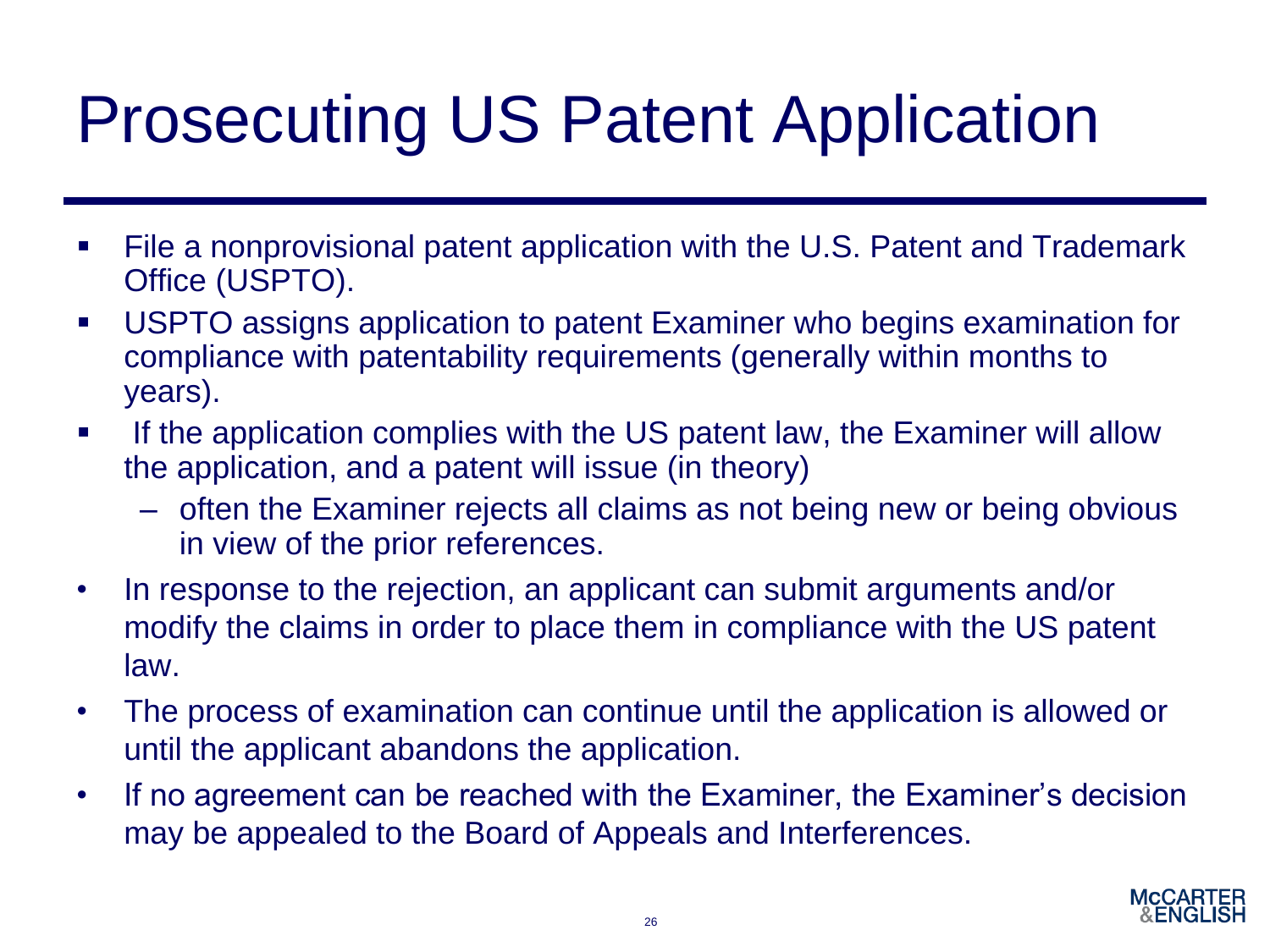#### **Patents**

- $\Box$  Patents can be important assets that add value
- ❑ Prevent or deter competitors from using your inventions *(but remember, you have to enforce your rights)*
- ❑ Showcase your technology as a magnet for potential investment
- ❑ Provide leverage for co-licensing deals when partnering or cross-licensing when needed
- ❑ Provide a licensing revenue
- ❑ Consider **your** goals **before** patenting

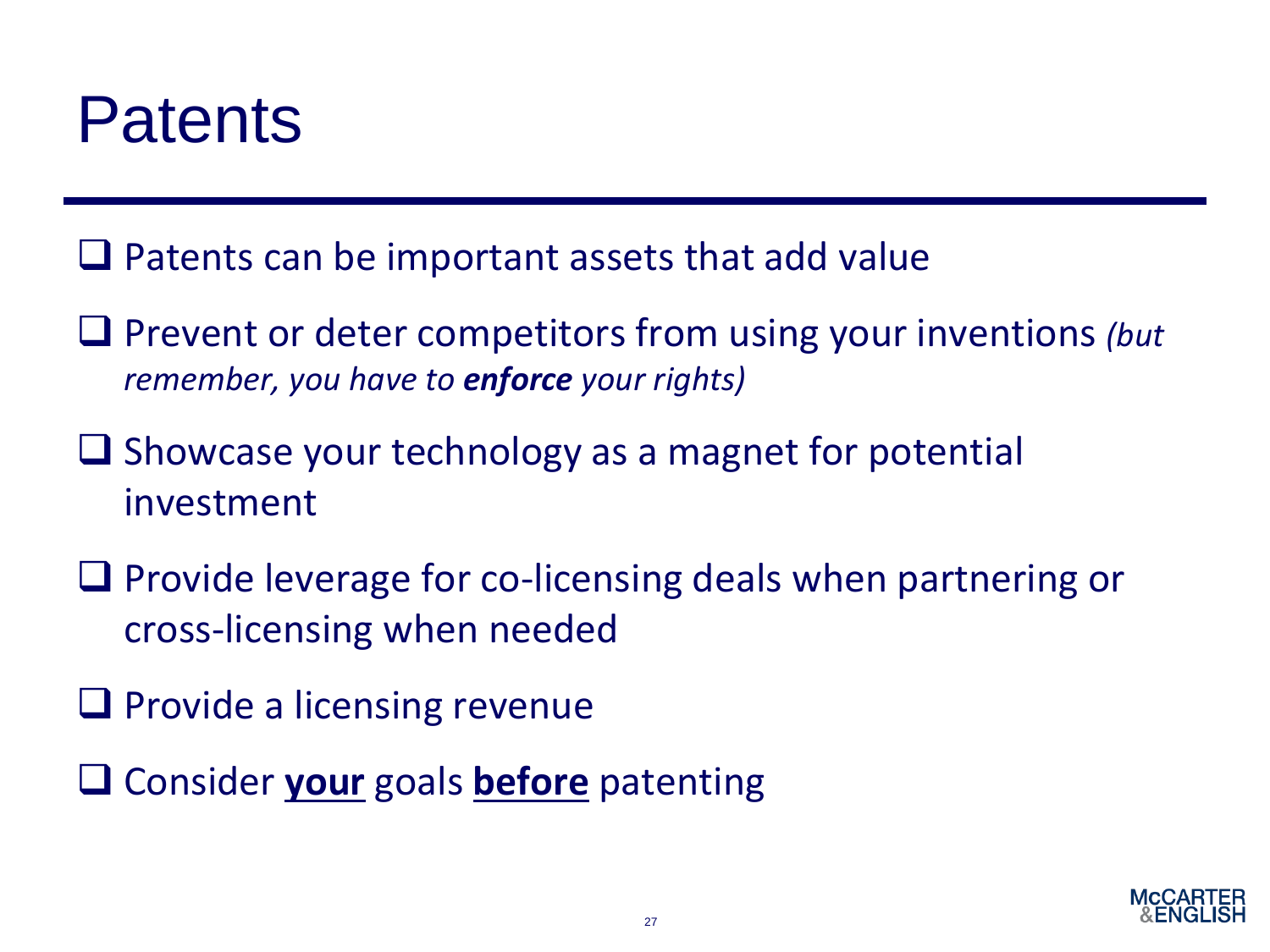# Protecting your IP

#### ▪ **You need a strategy**

- **Register your trademarks**
	- Corporate name, brand names, logos, slogans, etc.
- **Identify your core technology and file patent applications on it**
	- Consider leveraging omnibus provisional applications
- **Establish protocols and procedures for trade secrets**

#### – **Where to file trademarks and patent applications?**

- Where you are selling, using, and manufacturing
- Where your competitors are selling, using, and manufacturing
- Where your potential acquirers are located or active

#### ▪ **Employment Agreements**

- Assignments of IP rights
- Trade secret provisions

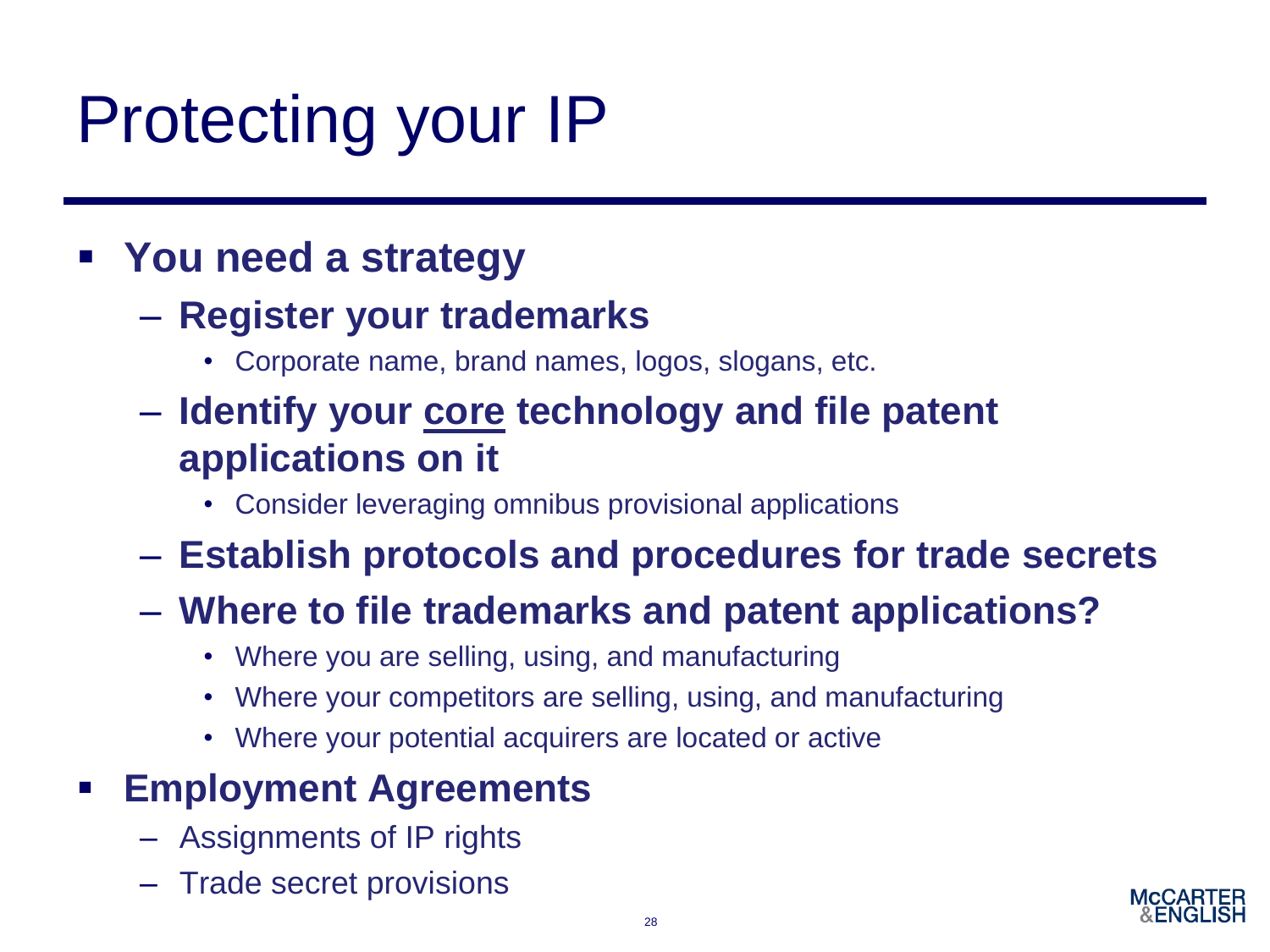# Patents - Strategy

- Tailor patent strategy based on:
	- Goals
	- Development cycle
	- Current and future funding
	- Relevant markets/jurisdictions
		- Customers
		- Competitors
		- Producers
		- Potential Acquirers
	- Complementary IP protection